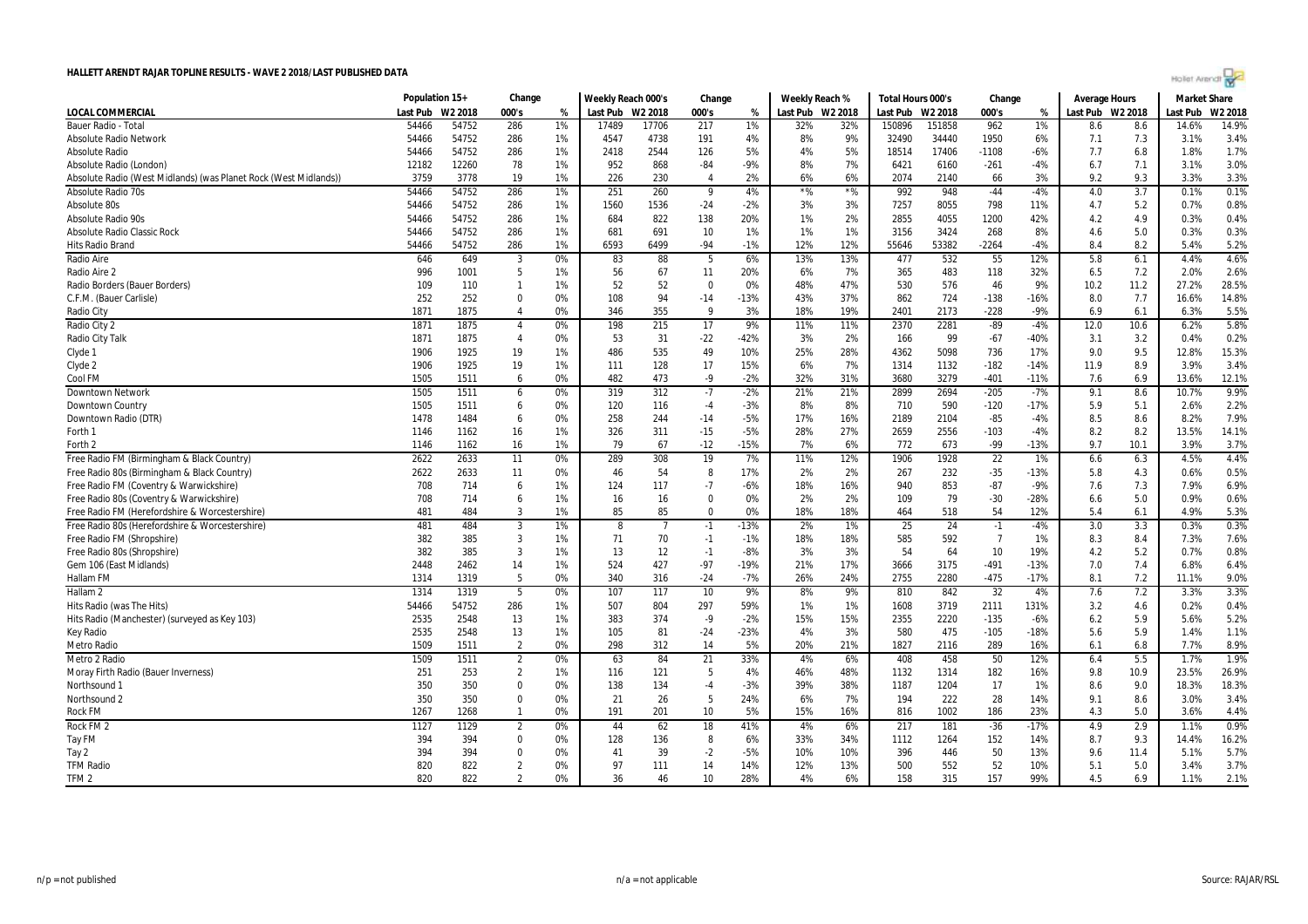| Hollet Arendt |  |  |  |
|---------------|--|--|--|
|               |  |  |  |

|                                         | Population 15+ |         | Change         |    | Weekly Reach 000's |       | Change         |        | Weekly Reach % |                  | Total Hours 000's |         | Change  |        | <b>Average Hours</b> |      | <b>Market Share</b> |         |
|-----------------------------------------|----------------|---------|----------------|----|--------------------|-------|----------------|--------|----------------|------------------|-------------------|---------|---------|--------|----------------------|------|---------------------|---------|
| LOCAL COMMERCIAL                        | Last Pub       | W2 2018 | 000's          | %  | Last Pub W2 2018   |       | 000's          | %      |                | Last Pub W2 2018 | Last Pub          | W2 2018 | 000's   | %      | Last Pub W2 2018     |      | Last Pub            | W2 2018 |
| <b>Viking FM</b>                        | 911            | 911     | $\Omega$       | 0% | 201                | 169   | $-32$          | $-16%$ | 22%            | 19%              | 1605              | 1365    | $-240$  | $-15%$ | 8.0                  | 8.1  | 9.4%                | 7.9%    |
| Viking 2                                | 911            | 911     | $\Omega$       | 0% | 83                 | 62    | $-21$          | $-25%$ | 9%             | 7%               | 474               | 334     | $-140$  | -30%   | 5.7                  | 5.4  | 2.8%                | 1.9%    |
| Wave 105 FM (Bauer South Coast)         | 1844           | 1855    | 11             | 1% | 407                | 382   | $-25$          | $-6%$  | 22%            | 21%              | 4595              | 3932    | $-663$  | $-14%$ | 11.3                 | 10.3 | 11.9%               | 9.9%    |
| West Sound (Bauer Southwest Scotland)   | 394            | 395     | $\mathbf{1}$   | 0% | 175                | 180   | 5              | 3%     | 44%            | 46%              | 1902              | 1883    | $-19$   | $-1%$  | 10.9                 | 10.5 | 27.6%               | 26.9%   |
| Heat                                    | 54466          | 54752   | 286            | 1% | 560                | 579   | 19             | 3%     | 1%             | 1%               | 2079              | 2082    | 3       | 0%     | 3.7                  | 3.6  | 0.2%                | 0.2%    |
| Kerrang!                                | 54466          | 54752   | 286            | 1% | 617                | 692   | 75             | 12%    | 1%             | 1%               | 2881              | 3334    | 453     | 16%    | 4.7                  | 4.8  | 0.3%                | 0.3%    |
| <b>Kiss Network</b>                     | 54466          | 54752   | 286            | 1% | 5523               | 5629  | 106            | 2%     | 10%            | 10%              | 29125             | 28990   | $-135$  | 0%     | 5.3                  | 5.1  | 2.8%                | 2.8%    |
| Kiss                                    | 54466          | 54752   | 286            | 1% | 4437               | 4582  | 145            | 3%     | 8%             | 8%               | 20451             | 20888   | 437     | 2%     | 4.6                  | 4.6  | 2.0%                | 2.1%    |
| Kiss (East)                             | 2175           | 2183    | 8              | 0% | 413                | 385   | $-28$          | $-7%$  | 19%            | 18%              | 2217              | 2140    | $-77$   | $-3%$  | 5.4                  | 5.6  | 4.8%                | 4.6%    |
| Kiss (London)                           | 12182          | 12260   | 78             | 1% | 1949               | 2087  | 138            | 7%     | 16%            | 17%              | 9595              | 8828    | $-767$  | $-8%$  | 4.9                  | 4.2  | 4.6%                | 4.3%    |
| Kiss (West)                             | 2470           | 2489    | 19             | 1% | 420                | 411   | $-9$           | $-2%$  | 17%            | 17%              | 2029              | 2087    | 58      | 3%     | 4.8                  | 5.1  | 4.1%                | 4.1%    |
| <b>Kiss Fresh</b>                       | 54466          | 54752   | 286            | 1% | 595                | 515   | -80            | $-13%$ | 1%             | 1%               | 1601              | 1519    | $-82$   | $-5%$  | 2.7                  | 3.0  | 0.2%                | 0.1%    |
| Kisstory                                | 54466          | 54752   | 286            | 1% | 1851               | 2024  | 173            | 9%     | 3%             | 4%               | 6510              | 8342    | 1832    | 28%    | 3.5                  | 4.1  | 0.6%                | 0.8%    |
| <b>Magic Network</b>                    | 54466          | 54752   | 286            | 1% | 3764               | 3876  | 112            | 3%     | 7%             | 7%               | 20053             | 20587   | 534     | 3%     | 5.3                  | 5.3  | 1.9%                | 2.0%    |
| Magic                                   | 54466          | 54752   | 286            | 1% | 2967               | 3289  | 322            | 11%    | 5%             | 6%               | 15024             | 16289   | 1265    | 8%     | 5.1                  | 5.0  | 1.5%                | 1.6%    |
| Magic (London)                          | 12182          | 12260   | 78             | 1% | 1371               | 1667  | 296            | 22%    | 11%            | 14%              | 7633              | 8506    | 873     | 11%    | 5.6                  | 5.1  | 3.7%                | 4.2%    |
| Magic Chilled                           | 54466          | 54752   | 286            | 1% | 259                | 304   | 45             | 17%    | $*$ %          | 1%               | 923               | 1207    | 284     | 31%    | 3.6                  | 4.0  | 0.1%                | 0.1%    |
| <b>Magic Soul</b>                       | 54466          | 54752   | 286            | 1% | 299                | 319   | 20             | 7%     | 1%             | 1%               | 1048              | 1274    | 226     | 22%    | 3.5                  | 4.0  | 0.1%                | 0.1%    |
| <b>Mellow Magic</b>                     | 54466          | 54752   | 286            | 1% | 432                | 488   | 56             | 13%    | 1%             | 1%               | 1689              | 1886    | 197     | 12%    | 3.9                  | 3.9  | 0.2%                | 0.2%    |
| <b>Planet Rock</b>                      | 54466          | 54752   | 286            | 1% | 1061               | 1046  | $-15$          | $-1%$  | 2%             | 2%               | 9448              | 7717    | $-1731$ | $-18%$ | 8.9                  | 7.4  | 0.9%                | 0.8%    |
| Total Global Radio (UK)                 | 54466          | 54752   | 286            | 1% | 23671              | 23686 | 15             | 0%     | 43%            | 43%              | 208441            | 207545  | $-896$  | 0%     | 8.8                  | 8.8  | 20.2%               | 20.3%   |
| <b>The Arrow</b>                        | 54466          | 54752   | 286            | 1% | 62                 | 77    | 15             | 24%    | $*$ %          | $*$ %            | 225               | 442     | 217     | 96%    | 3.7                  | 5.7  | $*$ %               | $*$ %   |
| Capital Brand (UK)                      | 54466          | 54752   | 286            | 1% | 8237               | 8344  | 107            | 1%     | 15%            | 15%              | 43583             | 42337   | $-1246$ | $-3%$  | 5.3                  | 5.1  | 4.2%                | 4.1%    |
| Capital Network (UK)                    | 54466          | 54752   | 286            | 1% | 7402               | 7416  | 14             | 0%     | 14%            | 14%              | 37759             | 36552   | $-1207$ | $-3%$  | 5.1                  | 4.9  | 3.7%                | 3.6%    |
| Capital Birmingham                      | 2253           | 2264    | 11             | 0% | 430                | 439   | 9              | 2%     | 19%            | 19%              | 2473              | 2200    | $-273$  | $-11%$ | 5.7                  | 5.0  | 7.1%                | 6.0%    |
| <b>Capital East Midlands</b>            | 2306           | 2321    | 15             | 1% | 563                | 521   | $-42$          | $-7%$  | 24%            | 22%              | 3313              | 2753    | $-560$  | $-17%$ | 5.9                  | 5.3  | 6.5%                | 5.9%    |
| Capital East Midlands - Derbyshire      | 536            | 539     | 3              | 1% | 119                | 105   | $-14$          | $-12%$ | 22%            | 19%              | 763               | 606     | $-157$  | $-21%$ | 6.4                  | 5.8  | 6.0%                | 5.4%    |
| Capital East Midlands - Leicestershire  | 789            | 796     | $\overline{7}$ | 1% | 179                | 175   | $-4$           | $-2%$  | 23%            | 22%              | 984               | 958     | $-26$   | $-3%$  | 5.5                  | 5.5  | 5.8%                | 6.5%    |
| Capital East Midlands - Nottinghamshire | 1031           | 1036    | 5              | 0% | 270                | 248   | $-22$          | $-8%$  | 26%            | 24%              | 1599              | 1221    | $-378$  | $-24%$ | 5.9                  | 4.9  | 7.3%                | 5.6%    |
| Capital Liverpool                       | 1074           | 1077    | 3              | 0% | 211                | 252   | 41             | 19%    | 20%            | 23%              | 1376              | 1584    | 208     | 15%    | 6.5                  | 6.3  | 6.5%                | 7.1%    |
| Capital London                          | 12182          | 12260   | 78             | 1% | 2138               | 2063  | $-75$          | $-4%$  | 18%            | 17%              | 8989              | 7281    | $-1708$ | $-19%$ | 4.2                  | 3.5  | 4.4%                | 3.6%    |
| <b>Capital Mancheste</b>                | 2967           | 2980    | 13             | 0% | 511                | 555   | 44             | 9%     | 17%            | 19%              | 2449              | 3044    | 595     | 24%    | 4.8                  | 5.5  | 5.0%                | 6.0%    |
| <b>Capital North East</b>               | 2245           | 2250    | 5              | 0% | 445                | 479   | 34             | 8%     | 20%            | 21%              | 2095              | 2567    | 472     | 23%    | 4.7                  | 5.4  | 5.7%                | 6.9%    |
| <b>Capital North West and Wales</b>     | 1033           | 1036    | $\overline{3}$ | 0% | 131                | 130   | $-1$           | $-1%$  | 13%            | 13%              | 736               | 726     | $-10$   | $-1%$  | 5.6                  | 5.6  | 3.4%                | 3.2%    |
| <b>Capital Scotland</b>                 | 2828           | 2863    | 35             | 1% | 488                | 495   | $\overline{7}$ | 1%     | 17%            | 17%              | 2990              | 2705    | $-285$  | $-10%$ | 6.1                  | 5.5  | 6.0%                | 5.7%    |
| <b>Capital South Coast</b>              | 1188           | 1197    | 9              | 1% | 204                | 206   | $\overline{2}$ | 1%     | 17%            | 17%              | 1016              | 1172    | 156     | 15%    | 5.0                  | 5.7  | 4.1%                | 4.5%    |
| <b>Capital South Wales</b>              | 1041           | 1054    | 13             | 1% | 175                | 178   | 3              | 2%     | 17%            | 17%              | 875               | 1330    | 455     | 52%    | 5.0                  | 7.5  | 4.5%                | 6.4%    |
| <b>Capital Yorkshire</b>                | 4582           | 4633    | 51             | 1% | 1050               | 951   | -99            | $-9%$  | 23%            | 21%              | 6385              | 5589    | $-796$  | $-12%$ | 6.1                  | 5.9  | 7.4%                | 6.5%    |
| Capital XTRA (UK)                       | 54466          | 54752   | 286            | 1% | 1651               | 1759  | 108            | 7%     | 3%             | 3%               | 5824              | 5785    | $-39$   | $-1%$  | 3.5                  | 3.3  | 0.6%                | 0.6%    |
| Capital XTRA (London)                   | 12182          | 12260   | 78             | 1% | 709                | 925   | 216            | 30%    | 6%             | 8%               | 1977              | 3392    | 1415    | 72%    | 2.8                  | 3.7  | 1.0%                | 1.7%    |
| <b>Classic FM</b>                       | 54466          | 54752   | 286            | 1% | 5579               | 5153  | $-426$         | $-8%$  | 10%            | 9%               | 38246             | 35344   | $-2902$ | $-8%$  | 6.9                  | 6.9  | 3.7%                | 3.5%    |
| Gold Network (UK)                       | 54466          | 54752   | 286            | 1% | 1145               | 1204  | 59             | 5%     | 2%             | 2%               | 9403              | 9242    | $-161$  | $-2%$  | 8.2                  | 7.7  | 0.9%                | 0.9%    |
| <b>Gold East Midlands</b>               | 2294           | 2309    | 15             | 1% | 118                | 99    | $-19$          | $-16%$ | 5%             | 4%               | 1381              | 1542    | 161     | 12%    | 11.7                 | 15.5 | 2.7%                | 3.3%    |
| Gold London                             | 12182          | 12260   | 78             | 1% | 245                | 276   | 31             | 13%    | 2%             | 2%               | 1908              | 2071    | 163     | 9%     | 7.8                  | 7.5  | 0.9%                | 1.0%    |
| <b>Gold Manchester</b>                  | 2967           | 2980    | 13             | 0% | 64                 | 89    | 25             | 39%    | 2%             | 3%               | 475               | 695     | 220     | 46%    | 7.5                  | 7.8  | 1.0%                | 1.4%    |
| Heart Brand (UK)                        | 54466          | 54752   | 286            | 1% | 9507               | 9760  | 253            | 3%     | 17%            | 18%              | 66513             | 68261   | 1748    | 3%     | 7.0                  | 7.0  | 6.4%                | 6.7%    |
| Heart 80's                              | 54466          | 54752   | 286            | 1% | 1399               | 1171  | $-228$         | $-16%$ | 3%             | 2%               | 5744              | 6016    | 272     | 5%     | 4.1                  | 5.1  | 0.6%                | 0.6%    |
| <b>Heart Extra</b>                      | 54466          | 54752   | 286            | 1% | 479                | 579   | 100            | 21%    | 1%             | 1%               | 1691              | 2065    | 374     | 22%    | 3.5                  | 3.6  | 0.2%                | 0.2%    |
| Heart Network (UK)                      | 54466          | 54752   | 286            | 1% | 8428               | 8661  | 233            | 3%     | 15%            | 16%              | 58863             | 60711   | 1848    | 3%     | 7.0                  | 7.0  | 5.7%                | 5.9%    |
| <b>Heart Cambridgeshire</b>             | 899            | 902     | 3              | 0% | 212                | 218   | 6              | 3%     | 24%            | 24%              | 1417              | 2004    | 587     | 41%    | 6.7                  | 9.2  | 7.5%                | 10.0%   |
|                                         |                |         |                |    |                    |       |                |        |                |                  |                   |         |         |        |                      |      |                     |         |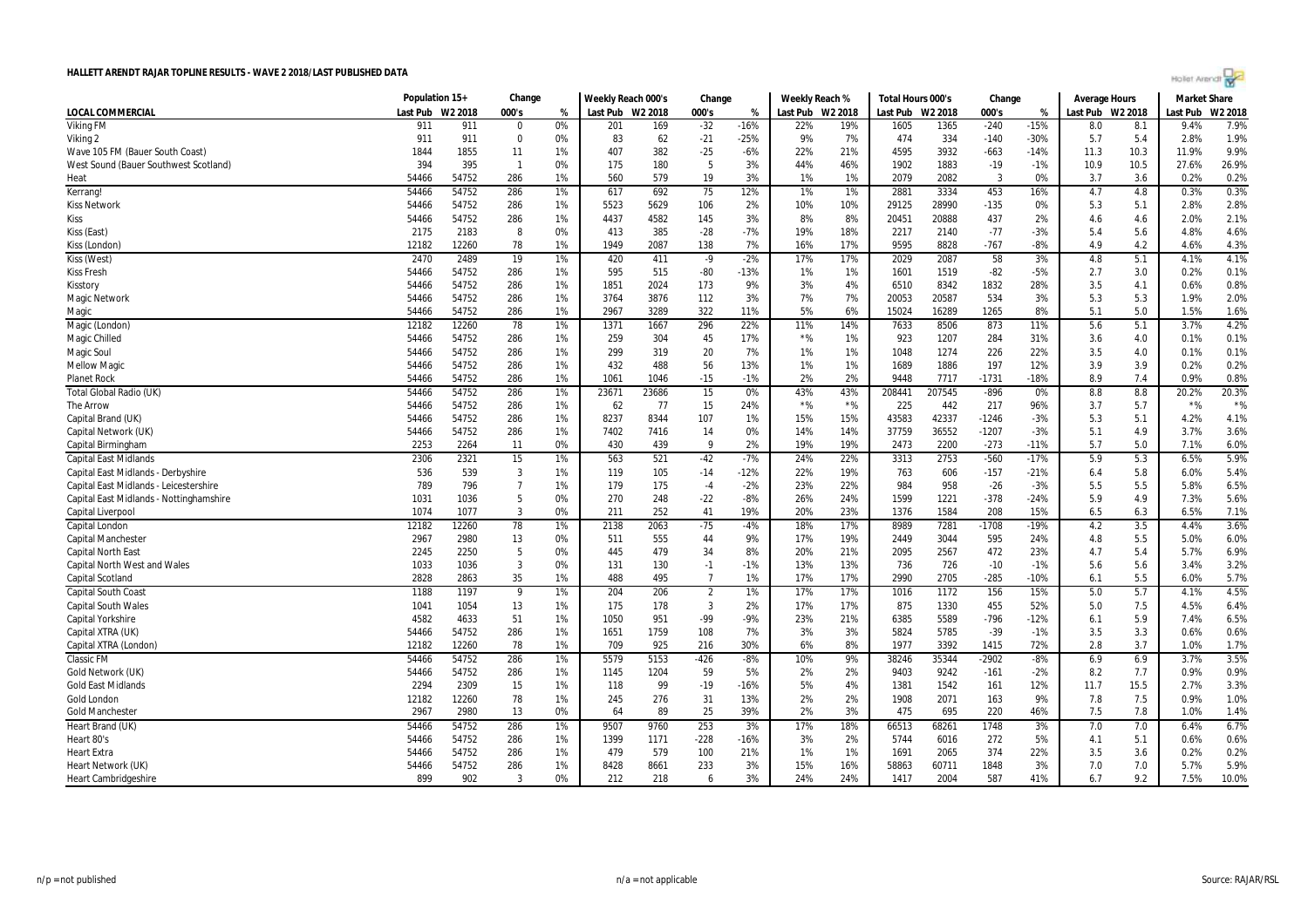| Hollet Arendt ro |  |
|------------------|--|
|                  |  |

|                                                   | Population 15+ |         | Change         |     | Weekly Reach 000's |      | Change          |        | Weekly Reach % |                  | Total Hours 000's |         | Change          |        | <b>Average Hours</b> |      | <b>Market Share</b> |         |
|---------------------------------------------------|----------------|---------|----------------|-----|--------------------|------|-----------------|--------|----------------|------------------|-------------------|---------|-----------------|--------|----------------------|------|---------------------|---------|
| LOCAL COMMERCIAL                                  | Last Pub       | W2 2018 | 000's          | %   | Last Pub W2 2018   |      | 000's           | %      |                | Last Pub W2 2018 | Last Pub          | W2 2018 | 000's           | %      | Last Pub W2 2018     |      | Last Pub            | W2 2018 |
| <b>Heart East Anglia</b>                          | 1234           | 1238    | $\overline{4}$ | 0%  | 239                | 264  | 25              | 10%    | 19%            | 21%              | 1627              | 2318    | 691             | 42%    | 6.8                  | 8.8  | 6.1%                | 8.8%    |
| Heart East Anglia - Norfolk                       | 670            | 673     | 3              | 0%  | 135                | 150  | 15              | 11%    | 20%            | 22%              | 973               | 1179    | 206             | 21%    | 7.2                  | 7.8  | 6.7%                | 8.6%    |
| Heart East Anglia - Suffolk                       | 564            | 565     | $\mathbf{1}$   | 0%  | 104                | 114  | 10              | 10%    | 19%            | 20%              | 654               | 1139    | 485             | 74%    | 6.3                  | 10.0 | 5.3%                | 9.1%    |
| <b>Heart Essex</b>                                | 1392           | 1399    | $\overline{7}$ | 1%  | 350                | 327  | $-23$           | $-7%$  | 25%            | 23%              | 3343              | 2567    | $-776$          | $-23%$ | 9.6                  | 7.9  | 11.9%               | 9.8%    |
| Heart Essex - Chelmsford & Southend               | 1096           | 1100    | $\overline{4}$ | 0%  | 275                | 251  | $-24$           | -9%    | 25%            | 23%              | 2594              | 2086    | $-508$          | $-20%$ | 9.4                  | 8.3  | 11.9%               | 10.3%   |
| <b>Heart Essex - Colchester</b>                   | 193            | 193     | $\mathbf 0$    | 0%  | 45                 | 50   | 5               | 11%    | 24%            | 26%              | 356               | 438     | 82              | 23%    | 7.9                  | 8.8  | 9.3%                | 11.0%   |
| <b>Heart Essex - Harlow</b>                       | 104            | 105     | $\mathbf{1}$   | 1%  | 24                 | 22   | $-2$            | $-8%$  | 24%            | 21%              | 199               | 195     | $-4$            | $-2%$  | 8.1                  | 8.9  | 9.4%                | 9.3%    |
| <b>Heart Four Counties</b>                        | 2129           | 2144    | 15             | 1%  | 432                | 446  | 14              | 3%     | 20%            | 21%              | 3094              | 3368    | 274             | 9%     | 7.2                  | 7.5  | 7.5%                | 8.1%    |
| <b>Heart Four Counties - Bedfordshire</b>         | 330            | 333     | 3              | 1%  | 81                 | 77   | $-4$            | $-5%$  | 25%            | 23%              | 485               | 504     | 19              | 4%     | 6.0                  | 6.6  | 7.2%                | 7.8%    |
| Heart Four Counties - Beds/Bucks/Herts            | 761            | 767     | 6              | 1%  | 108                | 128  | 20              | 19%    | 14%            | 17%              | 655               | 810     | 155             | 24%    | 6.1                  | 6.3  | 4.8%                | 5.7%    |
| Heart Four Counties - 96.6 FM Hertfordshire       | 368            | 369     | $\mathbf{1}$   | 0%  | 34                 | 34   | $\mathbf 0$     | 0%     | 9%             | 9%               | 263               | 263     | $\Omega$        | 0%     | 7.6                  | 7.8  | 3.9%                | 3.9%    |
| <b>Heart Four Counties - Milton Keynes</b>        | 255            | 257     | $\overline{2}$ | 1%  | 73                 | 73   | $\mathbf 0$     | 0%     | 29%            | 28%              | 412               | 453     | 41              | 10%    | 5.6                  | 6.2  | 8.3%                | 8.8%    |
| Heart Four Counties - Northamptonshire            | 576            | 583     | $\overline{7}$ | 1%  | 152                | 145  | $-7$            | $-5%$  | 26%            | 25%              | 1246              | 1303    | 57              | 5%     | 8.2                  | 9.0  | 10.5%               | 11.1%   |
| <b>Heart Kent</b>                                 | 1277           | 1286    | 9              | 1%  | 341                | 346  | 5               | 1%     | 27%            | 27%              | 2854              | 3099    | 245             | 9%     | 8.4                  | 9.0  | 9.7%                | 11.3%   |
| <b>Heart London</b>                               | 12182          | 12260   | 78             | 1%  | 1493               | 1404 | -89             | $-6%$  | 12%            | 11%              | 10061             | 7626    | $-2435$         | $-24%$ | 6.7                  | 5.4  | 4.9%                | 3.7%    |
| <b>Heart North East</b>                           | 2299           | 2304    | 5              | 0%  | 320                | 346  | 26              | 8%     | 14%            | 15%              | 2256              | 2506    | 250             | 11%    | 7.0                  | 7.2  | 6.0%                | 6.5%    |
| Heart North Lancs & Cumbria (surveyed as The Bay) | 281            | 282     | $\mathbf{1}$   | 0%  | 91                 | 86   | $-5$            | $-5%$  | 32%            | 30%              | 589               | 596     | $\overline{7}$  | 1%     | 6.5                  | 7.0  | 11.6%               | 11.9%   |
| <b>Heart North Wales</b>                          | 728            | 732     | $\overline{4}$ | 1%  | 142                | 155  | 13              | 9%     | 19%            | 21%              | 1006              | 1312    | 306             | 30%    | 7.1                  | 8.5  | 6.6%                | 8.1%    |
| <b>Heart North West</b>                           | 5667           | 5686    | 19             | 0%  | 626                | 611  | $-15$           | -2%    | 11%            | 11%              | 4426              | 4350    | $-76$           | $-2%$  | 7.1                  | 7.1  | 4.3%                | 4.2%    |
| <b>Heart Scotland</b>                             | 2828           | 2863    | 35             | 1%  | 420                | 432  | 12              | 3%     | 15%            | 15%              | 2803              | 2813    | 10              | 0%     | 6.7                  | 6.5  | 5.6%                | 5.9%    |
| <b>Heart Solent</b>                               | 1866           | 1877    | 11             | 1%  | 273                | 288  | 15              | 5%     | 15%            | 15%              | 1398              | 1789    | 391             | 28%    | 5.1                  | 6.2  | 3.5%                | 4.4%    |
| <b>Heart Solent - Dorse</b>                       | 629            | 632     | $\overline{3}$ | 0%  | 104                | 106  | $\overline{2}$  | 2%     | 17%            | 17%              | 460               | 565     | 105             | 23%    | 4.4                  | 5.3  | 3.5%                | 4.2%    |
| Heart Solent - Hampshire                          | 1237           | 1245    | 8              | 1%  | 169                | 182  | 13              | 8%     | 14%            | 15%              | 939               | 1224    | 285             | 30%    | 5.6                  | 6.7  | 3.6%                | 4.5%    |
| <b>Heart South Wales</b>                          | 1899           | 1917    | 18             | 1%  | 399                | 444  | 45              | 11%    | 21%            | 23%              | 3451              | 4304    | 853             | 25%    | 8.6                  | 9.7  | 9.4%                | 11.1%   |
| <b>Heart South West</b>                           | 1462           | 1468    | 6              | 0%  | 396                | 371  | $-25$           | $-6%$  | 27%            | 25%              | 2844              | 2763    | $-81$           | $-3%$  | 7.2                  | 7.4  | 8.5%                | 8.6%    |
| Heart South West - Cornwall                       | 437            | 440     | 3              | 1%  | 109                | 113  | $\overline{4}$  | 4%     | 25%            | 26%              | 762               | 793     | 31              | 4%     | 7.0                  | 7.0  | 7.8%                | 7.9%    |
| <b>Heart South West - Exeter</b>                  | 321            | 323     | $\overline{2}$ | 1%  | 79                 | 79   | $\overline{0}$  | 0%     | 24%            | 24%              | 552               | 591     | 39              | 7%     | 7.0                  | 7.5  | 7.5%                | 8.1%    |
| Heart South West - North Devon                    | 154            | 155     | $\mathbf{1}$   | 1%  | 43                 | 40   | -3              | -7%    | 28%            | 26%              | 348               | 367     | 19              | 5%     | 8.1                  | 9.1  | 9.9%                | 10.3%   |
| Heart South West - Plymouth                       | 305            | 305     | $\Omega$       | 0%  | 85                 | 84   | $-1$            | $-1%$  | 28%            | 28%              | 686               | 592     | $-94$           | $-14%$ | 8.1                  | 7.0  | 10.2%               | 9.1%    |
| Heart South West - South Hams                     | 38             | 38      | $\Omega$       | 0%  | q                  | Q    | $\Omega$        | 0%     | 23%            | 22%              | 74                | 60      | $-14$           | $-19%$ | 8.3                  | 7.0  | 8.4%                | 6.9%    |
| <b>Heart South West - Torbay</b>                  | 208            | 208     | $\Omega$       | 0%  | 57                 | 57   | $\overline{0}$  | 0%     | 28%            | 27%              | 381               | 398     | $\overline{17}$ | 4%     | 6.7                  | 7.0  | 7.7%                | 8.3%    |
| <b>Heart Sussex</b>                               | 1410           | 1418    | 8              | 1%  | 298                | 350  | 52              | 17%    | 21%            | 25%              | 1960              | 1960    | $\Omega$        | 0%     | 6.6                  | 5.6  | 6.4%                | 6.7%    |
| <b>Heart Sussex - North</b>                       | 286            | 288     | $\overline{2}$ | 1%  | 29                 | 33   | $\overline{4}$  | 14%    | 10%            | 12%              | 191               | 200     | $\mathbf{Q}$    | 5%     | 6.5                  | 6.0  | 3.1%                | 3.5%    |
| <b>Heart Sussex - South</b>                       | 1123           | 1130    | $\overline{7}$ | 1%  | 267                | 306  | 39              | 15%    | 24%            | 27%              | 1815              | 1759    | $-56$           | $-3%$  | 6.8                  | 5.7  | 7.5%                | 7.7%    |
| <b>Heart Thames Valley</b>                        | 1487           | 1495    | 8              | 1%  | 314                | 337  | 23              | 7%     | 21%            | 23%              | 2003              | 1934    | -69             | $-3%$  | 6.4                  | 5.7  | 7.2%                | 7.0%    |
| Heart Thames Valley - Berks & N.Hants             | 782            | 783     | $\mathbf{1}$   | 0%  | 157                | 170  | 13              | 8%     | 20%            | 22%              | 1149              | 1119    | $-30$           | $-3%$  | 7.3                  | 6.6  | 8.2%                | 8.2%    |
| Heart Thames Valley - Oxfordshire                 | 705            | 712     | $\overline{7}$ | 1%  | 157                | 167  | 10              | 6%     | 22%            | 24%              | 853               | 815     | $-38$           | $-4%$  | 5.4                  | 4.9  | 6.1%                | 5.8%    |
| <b>Heart West Country</b>                         | 2290           | 2300    | 10             | 0%  | 540                | 577  | 37              | 7%     | 24%            | 25%              | 4162              | 4608    | 446             | 11%    | 7.7                  | 8.0  | 8.7%                | 9.8%    |
| Heart West Country - Bristol/Weston & Bath        | 942            | 949     | $\overline{7}$ | 1%  | 168                | 222  | 54              | 32%    | 18%            | 23%              | 1042              | 1813    | 771             | 74%    | 6.2                  | 8.2  | 5.6%                | 9.5%    |
| <b>Heart West Country - Gloucestershire</b>       | 436            | 438     | $\overline{2}$ | 0%  | 130                | 122  | -8              | $-6%$  | 30%            | 28%              | 1101              | 992     | $-109$          | $-10%$ | 8.5                  | 8.1  | 11.1%               | 10.1%   |
| <b>Heart West Country - Somerset</b>              | 410            | 412     | $\overline{2}$ | 0%  | 103                | 96   | $\overline{.7}$ | $-7%$  | 25%            | 23%              | 803               | 790     | $-13$           | $-2%$  | 7.8                  | 8.2  | 8.9%                | 8.9%    |
| Heart West Country - Wiltshire                    | 503            | 503     | $\mathbf 0$    | 0%  | 166                | 148  | $-18$           | $-11%$ | 33%            | 30%              | 1389              | 1316    | $-73$           | $-5%$  | 8.4                  | 8.9  | 13.0%               | 12.5%   |
| <b>Heart West Midlands</b>                        | 3794           | 3813    | 19             | 1%  | 617                | 707  | 90              | 15%    | 16%            | 19%              | 4166              | 4104    | $-62$           | $-1%$  | 6.8                  | 5.8  | 6.5%                | 6.3%    |
| <b>Heart Yorkshire</b>                            | 3174           | 3187    | 13             | 0%  | 451                | 440  | $-11$           | $-2%$  | 14%            | 14%              | 3303              | 3115    | $-188$          | $-6%$  | 7.3                  | 7.1  | 5.7%                | 5.4%    |
| Juice 107.2                                       | n/p            | 378     | n/a            | n/a | n/p                | 33   | n/a             | n/a    | n/p            | 9%               | n/p               | 173     | n/a             | n/a    | n/p                  | 5.2  | n/p                 | 2.5%    |
| LBC Network (UK)                                  | 54466          | 54752   | 286            | 1%  | 2161               | 2100 | $-61$           | $-3%$  | 4%             | 4%               | 20415             | 20262   | $-153$          | $-1%$  | 9.4                  | 9.6  | 2.0%                | 2.0%    |
| LBC 97.3                                          | 12182          | 12260   | 78             | 1%  | 1255               | 1280 | 25              | 2%     | 10%            | 10%              | 11156             | 13158   | 2002            | 18%    | 8.9                  | 10.3 | 5.4%                | 6.4%    |
| <b>LBC London News</b>                            | 12182          | 12260   | 78             | 1%  | 477                | 450  | $-27$           | $-6%$  | 4%             | 4%               | 2651              | 1889    | $-762$          | $-29%$ | 5.6                  | 4.2  | 1.3%                | 0.9%    |
| Smooth Brand (UK)                                 | 54466          | 54752   | 286            | 1%  | 5490               | 5616 | 126             | 2%     | 10%            | 10%              | 37866             | 39640   | 1774            | 5%     | 6.9                  | 7.1  | 3.7%                | 3.9%    |
| Smooth Extra                                      | 54466          | 54752   | 286            | 1%  | 910                | 1104 | 194             | 21%    | 2%             | 2%               | 6134              | 6597    | 463             | 8%     | 6.7                  | 6.0  | 0.6%                | 0.6%    |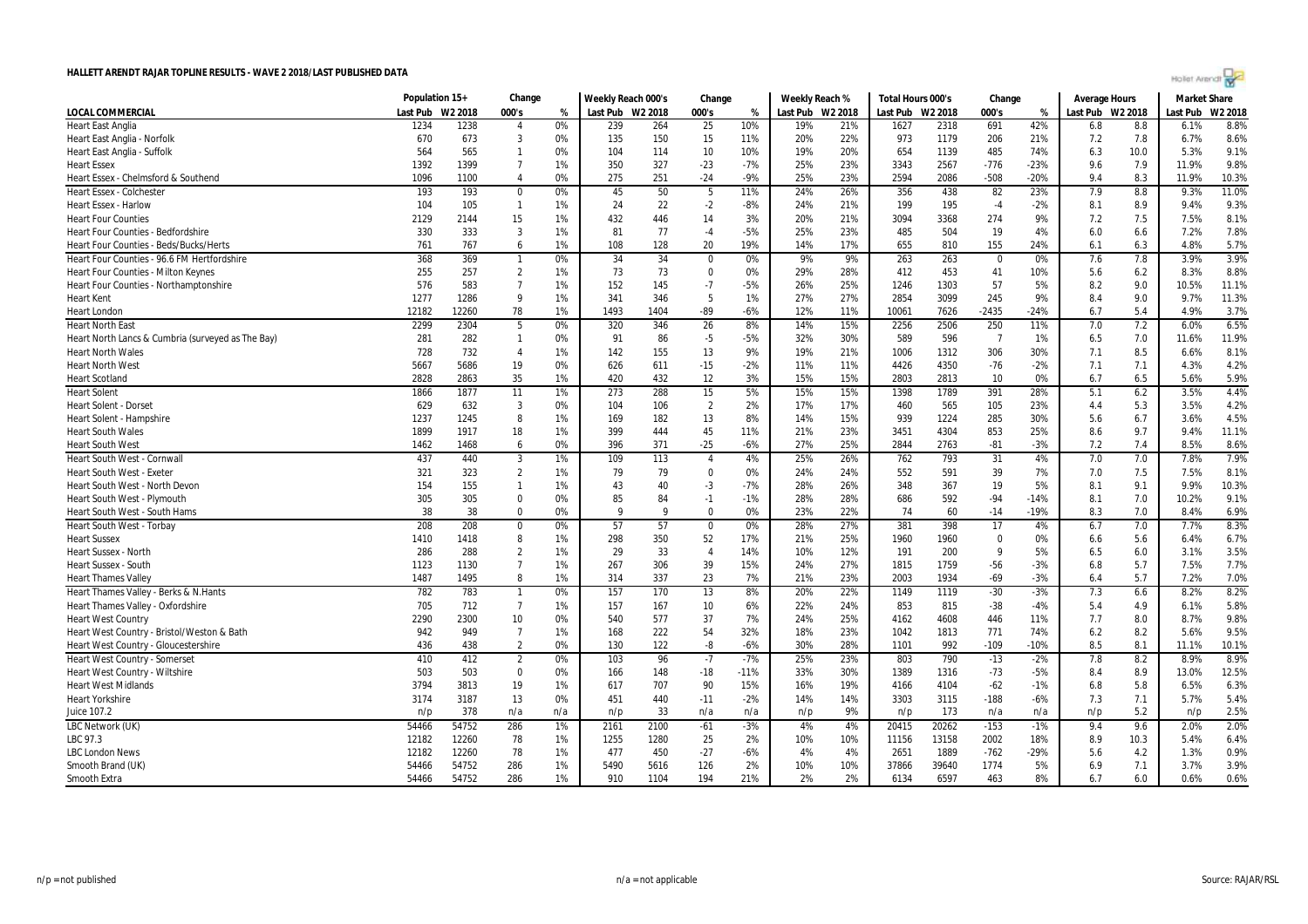| Hollet Arendt |  |  |  |
|---------------|--|--|--|
|               |  |  |  |

|                                                         | Population 15+ |         | Change         |       | Weekly Reach 000's |         | Change         |        | Weekly Reach %   |       | Total Hours 000's |         | Change  |        | Average Hours    |      | <b>Market Share</b> |         |
|---------------------------------------------------------|----------------|---------|----------------|-------|--------------------|---------|----------------|--------|------------------|-------|-------------------|---------|---------|--------|------------------|------|---------------------|---------|
| <b>LOCAL COMMERCIAL</b>                                 | Last Pub       | W2 2018 | 000's          | %     | Last Pub           | W2 2018 | 000's          | %      | Last Pub W2 2018 |       | Last Pub          | W2 2018 | 000's   | %      | Last Pub W2 2018 |      | Last Pub            | W2 2018 |
| Smooth Radio Network (UK)                               | 54466          | 54752   | 286            | 1%    | 4943               | 4949    | 6              | 0%     | 9%               | 9%    | 33111             | 33955   | 844     | 3%     | 6.7              | 6.9  | 3.2%                | 3.3%    |
| Smooth Radio Cambridgeshire                             | 899            | 902     | -3             | 0%    | 43                 | 37      | -6             | $-14%$ | 5%               | 4%    | 349               | 415     | 66      | 19%    | 8.2              | 11.1 | 1.9%                | 2.1%    |
| <b>Smooth Radio Devon</b>                               | 1047           | 1051    | $\overline{4}$ | 0%    | 35                 | 35      | $\overline{0}$ | 0%     | 3%               | 3%    | 145               | 189     | 44      | 30%    | 4.2              | 5.3  | 0.6%                | 0.8%    |
| Smooth Radio East Anglia                                | 1234           | 1238    | $\overline{4}$ | 0%    | 67                 | 54      | $-13$          | $-19%$ | 5%               | 4%    | 417               | 421     |         | 1%     | 6.2              | 7.8  | 1.6%                | 1.6%    |
| <b>Smooth Radio East Midlands</b>                       | 2533           | 2640    | 107            | 4%    | 457                | 391     | $-66$          | $-14%$ | 18%              | 15%   | 3188              | 2789    | $-399$  | $-13%$ | 7.0              | 7.1  | 5.9%                | 5.3%    |
| <b>Smooth Radio Essex</b>                               | 1392           | 1399    | -7             | 1%    | 40                 | 30      | $-10$          | $-25%$ | 3%               | 2%    | 168               | 192     | 24      | 14%    | 4.2              | 6.3  | 0.6%                | 0.7%    |
| <b>Smooth Radio Four Counties</b>                       | 2129           | 2144    | 15             | $1\%$ | 60                 | 55      | $-5$           | -8%    | 3%               | 3%    | 380               | 458     | 78      | 21%    | 6.4              | 8.2  | 0.9%                | 1.1%    |
| Smooth Radio Kent                                       | 1277           | 1286    | 9              | 1%    | 54                 | 45      | $-9$           | $-17%$ | 4%               | 3%    | 364               | 295     | $-69$   | $-19%$ | 6.7              | 6.6  | 1.2%                | 1.1%    |
| Smooth Radio Lake District (surveyed as Lakeland Radio) | 52             | 51      | $-1$           | $-2%$ | 15                 | 12      | $-3$           | $-20%$ | 28%              | 24%   | 103               | 82      | $-21$   | $-20%$ | 7.1              | 6.8  | 10.4%               | 8.3%    |
| Smooth Radio London                                     | 12182          | 12260   | 78             | 1%    | 851                | 703     | $-148$         | $-17%$ | 7%               | 6%    | 4432              | 4573    | 141     | 3%     | 5.2              | 6.5  | 2.1%                | 2.2%    |
| Smooth Radio North East                                 | 2299           | 2304    | 5              | 0%    | 519                | 523     | $\overline{4}$ | 1%     | 23%              | 23%   | 3288              | 4003    | 715     | 22%    | 6.3              | 7.7  | 8.7%                | 10.4%   |
| Smooth Radio North West                                 | 5667           | 5686    | 19             | 0%    | 1066               | 1158    | 92             | 9%     | 19%              | 20%   | 6510              | 7798    | 1288    | 20%    | 6.1              | 6.7  | 6.4%                | 7.5%    |
| Smooth Radio North West and Wales                       | 1033           | 1036    | $\overline{3}$ | 0%    | 57                 | 59      | $\overline{2}$ | 4%     | 6%               | 6%    | 314               | 370     | 56      | 18%    | 5.5              | 6.2  | 1.4%                | 1.6%    |
| Smooth Radio Scotland                                   | 1828           | 1846    | 18             | 1%    | 399                | 397     | $-2$           | $-1%$  | 22%              | 22%   | 3325              | 2508    | $-817$  | $-25%$ | 8.3              | 6.3  | 10.3%               | 8.0%    |
| Smooth Radio Solent                                     | 1866           | 1877    | 11             | 1%    | 72                 | 71      | $-1$           | $-1%$  | 4%               | 4%    | 469               | 433     | $-36$   | $-8%$  | 6.5              | 6.1  | 1.2%                | 1.1%    |
| Smooth Radio South Wales                                | 1041           | 1054    | 13             | 1%    | 47                 | 49      | $\overline{2}$ | 4%     | 5%               | 5%    | 200               | 265     | 65      | 33%    | 4.2              | 5.4  | 1.0%                | 1.3%    |
| <b>Smooth Radio Sussex</b>                              | 1446           | 1455    | 9              | 1%    | 49                 | 60      | 11             | 22%    | 3%               | 4%    | 215               | 462     | 247     | 115%   | 4.4              | 7.8  | 0.7%                | 1.6%    |
| Smooth Radio Thames Valley                              | 1487           | 1495    | 8              | 1%    | 38                 | 18      | $-20$          | -53%   | 3%               | 1%    | 280               | 139     | $-141$  | $-50%$ | 7.3              | 7.9  | 1.0%                | 0.5%    |
| Smooth Radio West Country                               | 2290           | 2300    | 10             | 0%    | 111                | 114     | 3              | 3%     | 5%               | 5%    | 663               | 809     | 146     | 22%    | 6.0              | 7.1  | 1.4%                | 1.7%    |
| Smooth Radio West Midlands                              | 3794           | 3813    | 19             | 1%    | 519                | 551     | 32             | 6%     | 14%              | 14%   | 4902              | 4817    | $-85$   | $-2%$  | 9.4              | 8.8  | 7.6%                | 7.3%    |
| Radio X Network (UK)                                    | 54466          | 54752   | 286            | 1%    | 1580               | 1679    | 99             | 6%     | 3%               | 3%    | 12153             | 13208   | 1055    | 9%     | 7.7              | 7.9  | 1.2%                | 1.3%    |
| Radio X London                                          | 12182          | 12260   | 78             | 1%    | 531                | 474     | $-57$          | $-11%$ | 4%               | 4%    | 3720              | 2490    | $-1230$ | $-33%$ | 7.0              | 5.3  | 1.8%                | 1.2%    |
| Radio X Manchester                                      | 2967           | 2980    | 13             | 0%    | 199                | 205     | 6              | 3%     | 7%               | 7%    | 1244              | 1299    | 55      | 4%     | 6.2              | 6.3  | 2.5%                | 2.6%    |
| Sunrise Radio National                                  | 54466          | 54752   | 286            | 1%    | 360                | 330     | $-30$          | $-8%$  | 1%               | 1%    | 1945              | 1649    | $-296$  | $-15%$ | 5.4              | 5.0  | 0.2%                | 0.2%    |
| Sunrise Radio London                                    | 12182          | 12260   | 78             | 1%    | 210                | 176     | $-34$          | $-16%$ | 2%               | 1%    | 1352              | 990     | $-362$  | $-27%$ | 6.4              | 5.6  | 0.6%                | 0.5%    |
| Wireless Group (inc. National Stations)                 | 54466          | 54752   | 286            | 1%    | 4622               | 4656    | 34             | 1%     | 8%               | 9%    | 30919             | 33624   | 2705    | 9%     | 6.7              | 7.2  | 3.0%                | 3.3%    |
| Peak 107 FM                                             | 422            | 422     | $\mathbf 0$    | 0%    | 58                 | 70      | 12             | 21%    | 14%              | 16%   | 403               | 632     | 229     | 57%    | 7.0              | 9.1  | 4.7%                | 7.7%    |
| Pulse 1 (was The Pulse)                                 | 729            | 732     | 3              | 0%    | 109                | 101     | -8             | $-7%$  | 15%              | 14%   | 793               | 769     | $-24$   | $-3%$  | 7.3              | 7.6  | 6.7%                | 6.4%    |
| Pulse <sub>2</sub>                                      | 729            | 732     | -3             | 0%    | 49                 | 42      | $-7$           | $-14%$ | 7%               | 6%    | 283               | 198     | $-85$   | -30%   | 5.8              | 4.7  | 2.4%                | 1.6%    |
| Scottish Sun 80s                                        | n/p            | 2863    | n/a            | n/a   | n/p                | 11      | n/a            | n/a    | n/p              | $*$ % | n/p               | 31      | n/a     | n/a    | n/p              | 2.9  | n/p                 | 0.1%    |
| <b>Scottish Sun Greatest Hits</b>                       | n/p            | 2863    | n/a            | n/a   | n/p                | -2      | n/a            | n/a    | n/p              | $*$ % | n/p               |         | n/a     | n/a    | n/p              | 3.8  | n/p                 | $*$ %   |
| <b>Scottish Sun Hits</b>                                | n/p            | 2863    | n/a            | n/a   | n/p                | 6       | n/a            | n/a    | n/p              | $*$ % | n/p               | 40      | n/a     | n/a    | n/p              | 6.3  | n/p                 | 0.1%    |
| Signal 107                                              | 1035           | 1040    | 5              | 0%    | 55                 | 47      | -8             | $-15%$ | 5%               | 5%    | 254               | 296     | 42      | 17%    | 4.6              | 6.3  | 1.3%                | 1.5%    |
| Signal One                                              | 802            | 806     | $\overline{4}$ | 0%    | 249                | 217     | $-32$          | $-13%$ | 31%              | 27%   | 2005              | 1969    | $-36$   | $-2%$  | 8.1              | 9.1  | 11.9%               | 11.8%   |
| Signal Two                                              | 802            | 806     | $\overline{4}$ | 0%    | 61                 | 59      | $-2$           | $-3%$  | 8%               | 7%    | 482               | 581     | 99      | 21%    | 7.9              | 9.9  | 2.9%                | 3.5%    |
| Swansea Sound - 1170 MW                                 | 475            | 479     | $\overline{4}$ | 1%    | 41                 | 41      | $\mathbf 0$    | 0%     | 9%               | 9%    | 456               | 467     | 11      | 2%     | 11.3             | 11.4 | 4.3%                | 4.8%    |
| talkRADIO                                               | 54466          | 54752   | 286            | 1%    | 316                | 294     | $-22$          | -7%    | 1%               | 1%    | 1872              | 1339    | $-533$  | $-28%$ | 5.9              | 4.5  | 0.2%                | 0.1%    |
| talkSPORT                                               | 54466          | 54752   | 286            | 1%    | 3118               | 2895    | $-223$         | $-7%$  | 6%               | 5%    | 20895             | 20235   | $-660$  | $-3%$  | 6.7              | 7.0  | 2.0%                | 2.0%    |
| talkSPORT2                                              | 54466          | 54752   | 286            | 1%    | 314                | 273     | $-41$          | $-13%$ | 1%               | $*$ % | 1135              | 681     | $-454$  | -40%   | 3.6              | 2.5  | 0.1%                | 0.1%    |
| 107.4 Tower FM                                          | 440            | 442     | $\overline{2}$ | 0%    | 22                 | 25      | $\overline{3}$ | 14%    | 5%               | 6%    | 169               | 210     | 41      | 24%    | 7.7              | 8.2  | 2.1%                | 2.7%    |
| U105 (Greater Belfast)                                  | 900            | 904     | $\overline{4}$ | 0%    | 172                | 153     | $-19$          | $-11%$ | 19%              | 17%   | 1521              | 1571    | 50      | 3%     | 8.8              | 10.3 | 10.0%               | 10.2%   |
| U105 (Outside Belfast)                                  | n/p            | 607     | n/a            | n/a   | n/p                | 21      | n/a            | n/a    | n/p              | 3%    | n/p               | 110     | n/a     | n/a    | n/p              | 5.2  | n/p                 | 0.9%    |
| Virgin Radio                                            | 54466          | 54752   | 286            | 1%    | 427                | 413     | $-14$          | -3%    | 1%               | 1%    | 1632              | 1543    | $-89$   | $-5%$  | 3.8              | 3.7  | 0.2%                | 0.2%    |
| 96.4 FM The Wave                                        | 475            | 479     | $\overline{4}$ | 1%    | 118                | 135     | 17             | 14%    | 25%              | 28%   | 743               | 896     | 153     | 21%    | 6.3              | 6.7  | 7.1%                | 9.1%    |
| Radio Wave 96.5 FM                                      | 233            | 232     | $-1$           | 0%    | 55                 | 52      | $-3$           | $-5%$  | 23%              | 23%   | 506               | 474     | $-32$   | $-6%$  | 9.3              | 9.0  | 12.1%               | 11.4%   |
| 107.2 Wire FM                                           | 273            | 275     | $\overline{2}$ | 1%    | 32                 | 27      | $-5$           | $-16%$ | 12%              | 10%   | 167               | 182     | 15      | 9%     | 5.2              | 6.8  | 2.9%                | 3.1%    |
| 102.4 Wish FM                                           | 461            | 462     | $\overline{1}$ | 0%    | 66                 | 56      | $-10$          | $-15%$ | 14%              | 12%   | 260               | 205     | $-55$   | $-21%$ | 3.9              | 3.7  | 2.9%                | 2.2%    |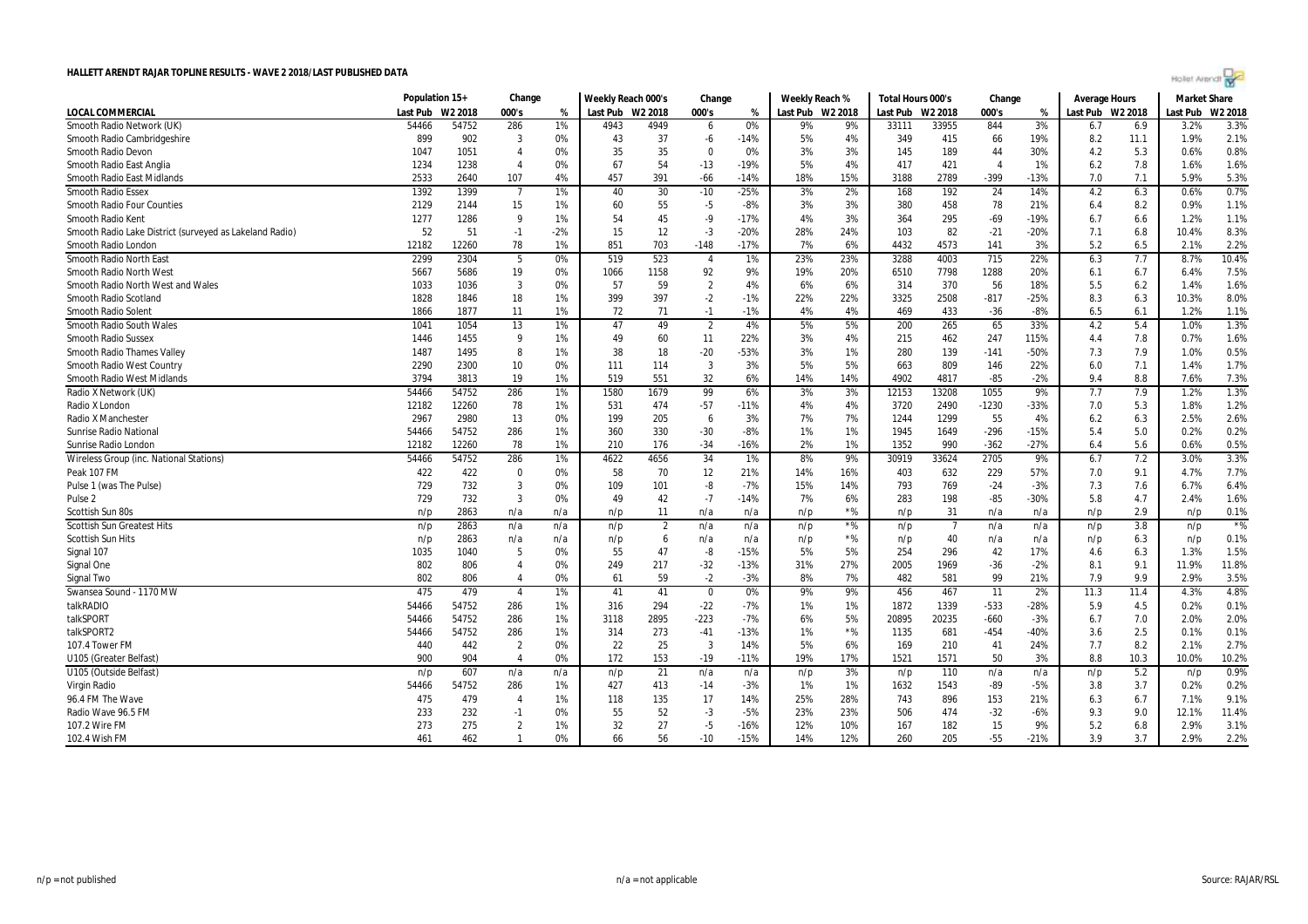| Hollet Arendi N |  |  |  |
|-----------------|--|--|--|
|                 |  |  |  |
|                 |  |  |  |

|                                                            | Population 15+ |         | Change         |      | Weekly Reach 000's |                | Change         |        | Weekly Reach % |                  | Total Hours 000's |       | Change         |        | <b>Average Hours</b> |      | <b>Market Share</b> |         |
|------------------------------------------------------------|----------------|---------|----------------|------|--------------------|----------------|----------------|--------|----------------|------------------|-------------------|-------|----------------|--------|----------------------|------|---------------------|---------|
| <b>LOCAL COMMERCIAL</b>                                    | Last Pub       | W2 2018 | 000's          | %    | Last Pub W2 2018   |                | 000's          | %      |                | Last Pub W2 2018 | Last Pub W2 2018  |       | 000's          | %      | Last Pub W2 2018     |      | Last Pub            | W2 2018 |
| <b>Total Celador Radio</b>                                 | 5601           | 6098    | 497            | 9%   | 798                | 778            | $-20$          | $-3%$  | 14%            | 13%              | 5039              | 4789  | $-250$         | $-5%$  | 6.3                  | 6.2  | 4.4%                | 3.9%    |
| THE BEACH                                                  | 182            | 182     | $\Omega$       | 0%   | 48                 | 40             | -8             | $-17%$ | 26%            | 22%              | 630               | 513   | $-117$         | -19%   | 13.2                 | 12.7 | 14.5%               | 12.2%   |
| The Breeze (Cheltenham)                                    | 170            | 171     | $\mathbf{1}$   | 1%   | 16                 | 18             | $\overline{2}$ | 13%    | 9%             | 11%              | 77                | 80    | $\overline{3}$ | 4%     | 4.9                  | 4.3  | 2.1%                | 2.2%    |
| The Breeze (Solent/East Hants and West Surrey)             | 1296           | 1303    | $\overline{7}$ | 1%   | 78                 | 79             | $\mathbf{1}$   | 1%     | 6%             | 6%               | 607               | 644   | 37             | 6%     | 7.7                  | 8.2  | 2.2%                | 2.3%    |
| The Breeze South Devon                                     | 227            | 258     | 31             | 14%  | 38                 | 39             | $\mathbf{1}$   | 3%     | 17%            | 15%              | 369               | 323   | -46            | $-12%$ | 9.6                  | 8.3  | 6.9%                | 5.4%    |
| The Breeze South West (Bristol/Weston/Bath and West Wilts) | 1067           | 1071    | $\overline{4}$ | 0%   | 80                 | 64             | $-16$          | $-20%$ | 8%             | 6%               | 324               | 311   | $-13$          | $-4%$  | 4.0                  | 4.9  | 1.5%                | 1.4%    |
| The Breeze Thames Valley                                   | 705            | 707     | $\overline{2}$ | 0%   | 68                 | 56             | $-12$          | $-18%$ | 10%            | 8%               | 383               | 342   | $-41$          | $-11%$ | 5.6                  | 6.1  | 3.1%                | 2.9%    |
| The Breeze (Yeovil/Shaftesbury and Bridgwater)             | 337            | 471     | 134            | 40%  | 56                 | 66             | 10             | 18%    | 17%            | 14%              | 538               | 654   | 116            | 22%    | 9.6                  | 9.9  | 7.1%                | 6.3%    |
| Dream 100                                                  | 135            | 135     | $\Omega$       | 0%   | 38                 | 35             | -3             | $-8%$  | 28%            | 26%              | 434               | 389   | $-45$          | $-10%$ | 11.4                 | 11.2 | 14.2%               | 12.3%   |
| <b>Fire Radio</b>                                          | 326            | 328     | $\overline{2}$ | 1%   | 45                 | 53             | 8              | 18%    | 14%            | 16%              | 204               | 203   | $-1$           | 0%     | 4.5                  | 3.9  | 3.1%                | 3.0%    |
| North Norfolk Radio                                        | 93             | 94      | -1             | 1%   | 16                 | 17             | $\mathbf{1}$   | 6%     | 18%            | 18%              | 136               | 140   | $\overline{4}$ | 3%     | 8.2                  | 8.4  | 6.0%                | 6.6%    |
| <b>Radio Norwich</b>                                       | 339            | 342     | $\overline{3}$ | 1%   | 47                 | 48             | $\mathbf{1}$   | 2%     | 14%            | 14%              | 314               | 338   | 24             | 8%     | 6.6                  | 7.1  | 4.1%                | 4.5%    |
| Sam FM Bristol                                             | 652            | 820     | 168            | 26%  | 97                 | 91             | $-6$           | $-6%$  | 15%            | 11%              | 368               | 404   | 36             | 10%    | 3.8                  | 4.5  | 3.0%                | 2.5%    |
| Sam FM South Coast                                         | 1771           | 2174    | 403            | 23%  | 141                | 153            | 12             | 9%     | 8%             | 7%               | 725               | 676   | $-49$          | $-7%$  | 5.2                  | 4.4  | 2.0%                | 1.5%    |
| Sam FM Swindon                                             | 207            | 208     | $\mathbf{1}$   | 0%   | 19                 | 14             | $-5$           | $-26%$ | 9%             | 7%               | 132               | 76    | $-56$          | $-42%$ | 7.1                  | 5.2  | 3.3%                | 1.9%    |
| Town 102 FM                                                | 291            | 291     | 0              | 0%   | 38                 | 38             | $\mathbf 0$    | 0%     | 13%            | 13%              | 220               | 215   | $-5$           | $-2%$  | 5.7                  | 5.6  | 3.6%                | 3.5%    |
| <b>Central FM</b>                                          | 215            | 217     | $\overline{2}$ | 1%   | 38                 | 42             | $\overline{4}$ | 11%    | 17%            | 19%              | 214               | 231   | 17             | 8%     | 5.7                  | 5.5  | 5.7%                | 6.2%    |
| <b>Coast and County Radio</b>                              | n/p            | 503     | n/a            | n/a  | n/p                | 3              | n/a            | n/a    | n/p            | 1%               | n/p               | 30    | n/a            | n/a    | n/p                  | 11.2 | n/p                 | 0.3%    |
| Communicorp UK                                             | 17998          | 18182   | 184            | 1%   | 3391               | 3440           | 49             | 1%     | 19%            | 19%              | 21976             | 23849 | 1873           | 9%     | 6.5                  | 6.9  | 6.6%                | 7.2%    |
| Capital Scotland                                           | 2828           | 2863    | 35             | 1%   | 488                | 495            | $\overline{7}$ | 1%     | 17%            | 17%              | 2990              | 2705  | $-285$         | $-10%$ | 6.1                  | 5.5  | 6.0%                | 5.7%    |
| Capital South Wales                                        | 1041           | 1054    | 13             | 1%   | 175                | 178            | $\overline{3}$ | 2%     | 17%            | 17%              | 875               | 1330  | 455            | 52%    | 5.0                  | 7.5  | 4.5%                | 6.4%    |
| <b>Heart North Wales</b>                                   | 728            | 732     | $\overline{4}$ | 1%   | 142                | 155            | 13             | 9%     | 19%            | 21%              | 1006              | 1312  | 306            | 30%    | 7.1                  | 8.5  | 6.6%                | 8.1%    |
| <b>Heart Yorkshire</b>                                     | 3174           | 3187    | 13             | 0%   | 451                | 440            | $-11$          | $-2%$  | 14%            | 14%              | 3303              | 3115  | $-188$         | $-6%$  | 7.3                  | 7.1  | 5.7%                | 5.4%    |
| Smooth Radio East Midlands                                 | 2533           | 2640    | 107            | 4%   | 457                | 391            | $-66$          | $-14%$ | 18%            | 15%              | 3188              | 2789  | $-399$         | $-13%$ | 7.0                  | 7.1  | 5.9%                | 5.3%    |
| Smooth Radio North East                                    | 2299           | 2304    | 5              | 0%   | 519                | 523            | $\overline{4}$ | 1%     | 23%            | 23%              | 3288              | 4003  | 715            | 22%    | 6.3                  | 7.7  | 8.7%                | 10.4%   |
| <b>Smooth Radio North West</b>                             | 5667           | 5686    | 19             | 0%   | 1066               | 1158           | 92             | 9%     | 19%            | 20%              | 6510              | 7798  | 1288           | 20%    | 6.1                  | 6.7  | 6.4%                | 7.5%    |
| <b>XS Manchester</b>                                       | 2967           | 2980    | 13             | 0%   | 114                | 117            | 3              | 3%     | 4%             | 4%               | 816               | 798   | $-18$          | $-2%$  | 7.2                  | 6.8  | 1.7%                | 1.6%    |
| Connect FM (was Connect FM and Lite 106.8FM)               | 453            | 458     | 5              | 1%   | 49                 | 48             | $-1$           | $-2%$  | 11%            | 11%              | 411               | 370   | $-41$          | $-10%$ | 8.5                  | 7.7  | 4.5%                | 3.9%    |
| <b>Total Dee Radio Group</b>                               | 381            | 1387    | 1006           | 264% | 42                 | 47             | 5              | 12%    | 11%            | 3%               | 332               | 316   | $-16$          | $-5%$  | 7.9                  | 6.7  | 4.3%                | 1.1%    |
| Cheshire's Silk 106.9                                      | 186            | 186     | $\mathbf 0$    | 0%   | 13                 | 10             | $-3$           | $-23%$ | 7%             | 5%               | 81                | 47    | $-34$          | $-42%$ | 6.1                  | 4.9  | 2.6%                | 1.5%    |
| Chester's Dee 106.3 (Dee on DAB)                           | 195            | 196     | $\mathbf{1}$   | 1%   | 29                 | 31             | $\overline{2}$ | 7%     | 15%            | 16%              | 252               | 243   | $-9$           | $-4%$  | 8.8                  | 7.9  | 5.4%                | 5.1%    |
| Love 80's Liverpool                                        | n/p            | 1006    | n/a            | n/a  | n/p                | $\overline{7}$ | n/a            | n/a    | n/p            | 1%               | n/p               | 25    | n/a            | n/a    | n/p                  | 3.8  | n/p                 | 0.1%    |
| 100% Dragon Hits and Whatever                              | n/p            | 1466    | n/a            | n/a  | n/p                | 9              | n/a            | n/a    | n/p            | 1%               | n/p               | 52    | n/a            | n/a    | n/p                  | 5.7  | n/p                 | 0.2%    |
| <b>Encore Radio</b>                                        | 13909          | 14001   | 92             | 1%   | 30                 | 30             | $\Omega$       | 0%     | $*$ %          | $*96$            | 134               | 159   | 25             | 19%    | 4.5                  | 5.2  | 0.1%                | 0.1%    |
| <b>Total Essex Radio</b>                                   | 1306           | 1314    | 8              | 1%   | 53                 | 53             | $\Omega$       | 0%     | 4%             | 4%               | 364               | 352   | $-12$          | $-3%$  | 6.8                  | 6.6  | 1.3%                | 1.3%    |
| Radio Essex (was Southend & Chelmsford)                    | 502            | 505     | 3              | 1%   | 28                 | 28             | $\mathbf 0$    | 0%     | 6%             | 6%               | 169               | 184   | 15             | 9%     | 5.9                  | 6.6  | 1.5%                | 1.8%    |
| Radio Essex DAB                                            | 1306           | 1314    | 8              | 1%   | 30                 | 30             | $\Omega$       | 0%     | 2%             | 2%               | 195               | 168   | $-27$          | $-14%$ | 6.5                  | 5.5  | 0.7%                | 0.6%    |
| <b>Radio Exe</b>                                           | 208            | 210     | $\overline{2}$ | 1%   | 30                 | 28             | $-2$           | $-7%$  | 15%            | 13%              | 232               | 187   | $-45$          | $-19%$ | 7.7                  | 6.8  | 5.1%                | 4.2%    |
| 3FM                                                        | 69             | 70      | $\mathbf{1}$   | 1%   | 27                 | 25             | $-2$           | $-7%$  | 40%            | 36%              | 245               | 244   | $-1$           | 0%     | 9.0                  | 9.9  | 17.6%               | 16.5%   |
| Fun Kids (London)                                          | 12182          | 12260   | 78             | 1%   | 59                 | 64             | 5              | 8%     | $*$ %          | 1%               | 91                | 100   | $\mathbf{q}$   | 10%    | 1.6                  | 1.6  | $*$ %               | $*$ %   |
| <b>IOW Radio</b>                                           | 120            | 120     | $\mathbf 0$    | 0%   | 38                 | 36             | $-2$           | $-5%$  | 32%            | 30%              | 216               | 207   | -9             | $-4%$  | 5.7                  | 5.8  | 8.6%                | 8.1%    |
| JACK/UNION JACK TOTAL (national+local)                     | 54466          | 54752   | 286            | 1%   | 223                | 234            | 11             | 5%     | $*$ %          | $*$ %            | 1233              | 1353  | 120            | 10%    | 5.5                  | 5.8  | 0.1%                | 0.1%    |
| JACK Oxfordshire Local (TOTAL)                             | 529            | 534     | 5              | 1%   | 124                | 127            | 3              | 2%     | 23%            | 24%              | 745               | 869   | 124            | 17%    | 6.0                  | 6.8  | 7.2%                | 8.5%    |
| <b>JACK 2 Oxfordshire</b>                                  | 516            | 519     | 3              | 1%   | 65                 | 61             | -4             | $-6%$  | 13%            | 12%              | 307               | 259   | $-48$          | $-16%$ | 4.7                  | 4.3  | 3.1%                | 2.6%    |
| 106 JACKfm (Oxford)                                        | 529            | 534     | 5              | 1%   | 83                 | 85             | $\overline{2}$ | 2%     | 16%            | 16%              | 438               | 484   | 46             | 11%    | 5.3                  | 5.7  | 4.2%                | 4.7%    |
| Jack 3                                                     | n/p            | 533     | n/a            | n/a  | n/p                | $\overline{4}$ | n/a            | n/a    | n/p            | 1%               | n/p               | 53    | n/a            | n/a    | n/p                  | 12.3 | n/p                 | 0.5%    |
| <b>Union JACK</b>                                          | 54466          | 54752   | 286            | 1%   | 114                | 116            | $\overline{2}$ | 2%     | $*$ %          | $*$ %            | 491               | 486   | $-5$           | $-1%$  | 4.3                  | 4.2  | $*$ %               | $*$ %   |
| Jazz FM                                                    | 54466          | 54752   | 286            | 1%   | 591                | 672            | 81             | 14%    | 1%             | 1%               | 1682              | 3047  | 1365           | 81%    | 2.8                  | 4.5  | 0.2%                | 0.3%    |
| Kingdom FM                                                 | 291            | 293     | $\overline{2}$ | 1%   | 53                 | 52             | $-1$           | $-2%$  | 18%            | 18%              | 394               | 292   | $-102$         | $-26%$ | 7.5                  | 5.7  | 7.4%                | 6.0%    |
| kmfm Group                                                 | 1269           | 1280    | 11             | 1%   | 178                | 150            | $-28$          | $-16%$ | 14%            | 12%              | 1185              | 945   | $-240$         | $-20%$ | 6.6                  | 6.3  | 4.0%                | 3.4%    |
|                                                            |                |         |                |      |                    |                |                |        |                |                  |                   |       |                |        |                      |      |                     |         |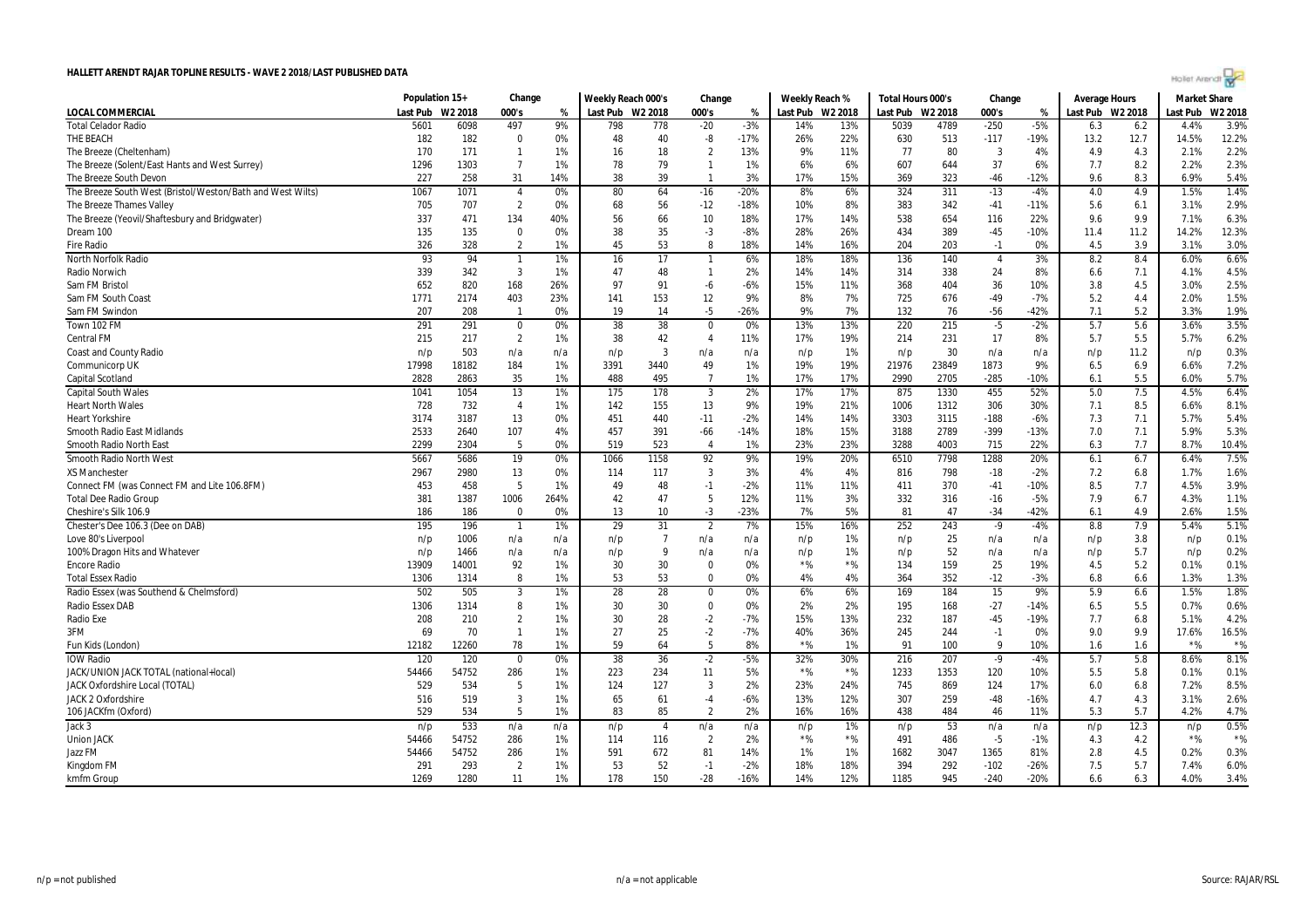

|                                                | Population 15+ |         | Change         |       | Weekly Reach 000's |     | Change         |        | Weekly Reach % |                  | Total Hours 000's |                | Change                 |        | Average Hours    |      | Market Share |         |
|------------------------------------------------|----------------|---------|----------------|-------|--------------------|-----|----------------|--------|----------------|------------------|-------------------|----------------|------------------------|--------|------------------|------|--------------|---------|
| <b>LOCAL COMMERCIAL</b>                        | Last Pub       | W2 2018 | 000's          | %     | Last Pub W2 2018   |     | 000's          | %      |                | Last Pub W2 2018 | Last Pub W2 2018  |                | 000's                  | %      | Last Pub W2 2018 |      | Last Pub     | W2 2018 |
| kmfm East                                      | 580            | 586     | 6              | 1%    | 90                 | 71  | $-19$          | $-21%$ | 16%            | 12%              | 609               | 407            | $-202$                 | $-33%$ | 6.8              | 5.8  | 4.6%         | 3.2%    |
| kmfm West                                      | 689            | 694     | 5              | 1%    | 88                 | 79  | $-9$           | $-10%$ | 13%            | 11%              | 576               | 538            | $-38$                  | $-7%$  | 6.5              | 6.8  | 3.6%         | 3.6%    |
| Lincs FM Group                                 | 2440           | 2471    | 31             | 1%    | 545                | 534 | $-11$          | $-2%$  | 22%            | 22%              | 5492              | 5471           | $-21$                  | 0%     | 10.1             | 10.2 | 10.7%        | 10.6%   |
| Dearne FM                                      | 242            | 243     | $\overline{1}$ | 0%    | 51                 | 44  | $-7$           | $-14%$ | 21%            | 18%              | 429               | 350            | $-79$                  | $-18%$ | 8.4              | 8.0  | 8.8%         | 7.1%    |
| <b>KCFM</b>                                    | 439            | 464     | 25             | 6%    | 78                 | 70  | -8             | $-10%$ | 18%            | 15%              | 588               | 541            | $-47$                  | $-8%$  | 7.6              | 7.7  | 6.3%         | 6.0%    |
| <b>Lincs FM 102.2</b>                          | 938            | 941     | 3              | 0%    | 279                | 285 | 6              | 2%     | 30%            | 30%              | 3004              | 2933           | $-71$                  | $-2%$  | 10.8             | 10.3 | 15.2%        | 15.0%   |
| <b>Ridings FM</b>                              | 304            | 306     | $\overline{2}$ | 1%    | 33                 | 38  | - 5            | 15%    | 11%            | 12%              | 287               | 318            | 31                     | 11%    | 8.7              | 8.3  | 4.3%         | 4.7%    |
| <b>Rother FM</b>                               | 210            | 210     | $\mathbf 0$    | 0%    | 29                 | 26  | $-3$           | $-10%$ | 14%            | 13%              | 193               | 258            | 65                     | 34%    | 6.6              | 9.8  | 4.6%         | 6.3%    |
| <b>Trax FM</b>                                 | 376            | 377     | $\overline{1}$ | 0%    | 73                 | 70  | $-3$           | -4%    | 19%            | 19%              | 910               | 912            | $\overline{2}$         | 0%     | 12.5             | 13.0 | 11.7%        | 11.8%   |
| <b>Total Lyca</b>                              | 12182          | 12260   | 78             | 1%    | 133                | 157 | 24             | 18%    | 1%             | 1%               | 647               | 1298           | 651                    | 101%   | 4.8              | 8.2  | 0.3%         | 0.6%    |
| Dilse Radio 1035am                             | 12182          | 12260   | 78             | 1%    | 37                 | 35  | $-2$           | $-5%$  | $*$ %          | $*$ %            | 111               | 238            | 127                    | 114%   | 3.0              | 6.8  | 0.1%         | 0.1%    |
| Lyca Radio 1458am                              | 12182          | 12260   | 78             | 1%    | 107                | 106 | $-1$           | $-1%$  | 1%             | 1%               | 361               | 391            | 30                     | 8%     | 3.4              | 3.7  | 0.2%         | 0.2%    |
| Time FM 107.5                                  | 466            | 471     | 5              | 1%    | 23                 | 25  | $\overline{2}$ | 9%     | 5%             | 5%               | 186               | 425            | 239                    | 128%   | 8.0              | 16.9 | 2.4%         | 5.2%    |
| Radio Mansfield 103.2                          | 161            | 162     | $\overline{1}$ | $1\%$ | 27                 | 30  | 3              | 11%    | 17%            | 18%              | 258               | 298            | 40                     | 16%    | 9.6              | 10.0 | 7.0%         | 8.2%    |
| <b>Manx Radio</b>                              | 69             | 70      | $\overline{1}$ | 1%    | 32                 | 32  | $\overline{0}$ | 0%     | 47%            | 46%              | 303               | 307            | $\boldsymbol{\Lambda}$ | 1%     | 9.5              | 9.5  | 21.7%        | 20.8%   |
| Mi-Soul                                        | 12182          | 12260   | 78             | 1%    | 80                 | 72  | -8             | $-10%$ | 1%             | 1%               | 449               | 847            | 398                    | 89%    | 5.6              | 11.7 | 0.2%         | 0.4%    |
| More Radio                                     | 514            | 516     | $\overline{2}$ | 0%    | 49                 | 49  | $\mathbf 0$    | 0%     | 10%            | 9%               | 291               | 236            | $-55$                  | $-19%$ | 5.9              | 4.9  | 2.4%         | 2.1%    |
| <b>Nation Broadcasting Group</b>               | 2597           | 15148   | 12551          | 483%  | 280                | 409 | 129            | 46%    | 11%            | 3%               | 1567              | 2500           | 933                    | 60%    | 5.6              | 6.1  | 3.1%         | 0.9%    |
| 106.3 Bridge FM                                | 129            | 131     | $\overline{2}$ | 2%    | 37                 | 36  | $-1$           | $-3%$  | 28%            | 28%              | 325               | 258            | $-67$                  | $-21%$ | 8.9              | 7.2  | 10.7%        | 9.2%    |
| Radio Carmarthenshire                          | 132            | 132     | $\mathbf 0$    | 0%    | 30                 | 32  | $\overline{2}$ | 7%     | 23%            | 24%              | 189               | 210            | 21                     | 11%    | 6.2              | 6.6  | 6.9%         | 7.8%    |
| Radio Ceredigion                               | 79             | 80      | $\overline{1}$ | 1%    | 13                 | 15  | $\overline{2}$ | 15%    | 16%            | 18%              | 71                | 78             |                        | 10%    | 5.6              | 5.4  | 4.9%         | 5.0%    |
| Chris Country Radio                            | 12182          | 12260   | 78             | 1%    | 34                 | 30  | $^{\rm -4}$    | $-12%$ | $*$ %          | ${}^{\star}\%$   | 330               | 287            | $-43$                  | $-13%$ | 9.8              | 9.5  | 0.2%         | 0.1%    |
| <b>Dragon Radio Wales</b>                      | 2598           | 2618    | 20             | 1%    | 29                 | 31  | $\overline{2}$ | 7%     | 1%             | 1%               | 141               | 152            | 11                     | 8%     | 4.9              | 4.9  | 0.3%         | 0.3%    |
| Nation Radio London (surveyed as Thames Radio) | 12182          | 12260   | 78             | 1%    | 13                 | 15  | $\overline{2}$ | 15%    | $*$ %          | $*$ %            | 108               | 88             | $-20$                  | $-19%$ | 8.4              | 5.8  | 0.1%         | $*$ %   |
| <b>Nation Radio North Wales</b>                | n/p            | 534     | n/a            | n/a   | n/p                | 0.2 | n/a            | n/a    | n/p            | $*$ %            | n/p               | $\overline{2}$ | n/a                    | n/a    | n/p              | 9.0  | n/p          | $*$ %   |
| <b>Nation Radio South Wales</b>                | 1520           | 1535    | 15             | 1%    | 116                | 116 | $\overline{0}$ | 0%     | 8%             | 8%               | 523               | 548            | 25                     | 5%     | 4.5              | 4.7  | 1.8%         | 1.9%    |
| 102.5 Radio Pembrokeshire                      | 102            | 102     | $\mathbf 0$    | 0%    | 42                 | 41  | $-1$           | $-2%$  | 41%            | 40%              | 250               | 263            | 13                     | 5%     | 6.0              | 6.4  | 11.2%        | 11.0%   |
| Sun FM Radio                                   | 271            | 271     | $\mathbf 0$    | 0%    | 59                 | 59  | $\mathbf 0$    | 0%     | 22%            | 22%              | 438               | 424            | $-14$                  | $-3%$  | 7.4              | 7.2  | 10.1%        | 10.1%   |
| Swansea Bay Radio                              | 475            | 479     | $\overline{4}$ | 1%    | 40                 | 43  | 3              | 8%     | 8%             | 9%               | 134               | 170            | 36                     | 27%    | 3.3              | 3.9  | 1.3%         | 1.7%    |
| Original 106 (Aberdeen)                        | 350            | 350     | $\Omega$       | 0%    | 71                 | 81  | 10             | 14%    | 20%            | 23%              | 435               | 539            | 104                    | 24%    | 6.1              | 6.6  | 6.7%         | 8.2%    |
| Panda Radio (surveyed as Spectrum Sino)        | 12182          | 12260   | 78             | 1%    | $\overline{7}$     | 14  | $\overline{7}$ | 100%   | $*$ %          | $*$ %            | 30                | 35             | 5                      | 17%    | 4.3              | 2.5  | $*$ %        | $*$ %   |
| Panjab Radio                                   | 12182          | 54752   | 42570          | 349%  | 88                 | 213 | 125            | 142%   | 1%             | $*$ %            | 519               | 929            | 410                    | 79%    | 5.9              | 4.4  | 0.2%         | 0.1%    |
| Radio Plymouth                                 | 262            | 263     | $\overline{1}$ | 0%    | 33                 | 30  | $-3$           | $-9%$  | 13%            | 12%              | 292               | 233            | $-59$                  | $-20%$ | 8.8              | 7.7  | 5.1%         | 4.1%    |
| Premier Christian Radio                        | 12182          | 12260   | 78             | 1%    | 158                | 109 | $-49$          | $-31%$ | 1%             | 1%               | 2850              | 823            | $-2027$                | $-71%$ | 18.1             | 7.6  | 1.4%         | 0.4%    |
| <b>Total Q Radio</b>                           | 1203           | 1206    | 3              | 0%    | 231                | 260 | 29             | 13%    | 19%            | 22%              | 1798              | 2153           | 355                    | 20%    | 7.8              | 8.3  | 8.4%         | 10.1%   |
| Q Radio                                        | 628            | 630     | $\overline{2}$ | 0%    | 118                | 130 | 12             | 10%    | 19%            | 21%              | 999               | 1088           | 89                     | 9%     | 8.5              | 8.4  | 8.3%         | 9.0%    |
| Q Radio Belfast                                | 575            | 575     | $\mathbf 0$    | 0%    | 113                | 130 | 17             | 15%    | 20%            | 23%              | 800               | 1065           | 265                    | 33%    | 7.0              | 8.2  | 8.5%         | 11.7%   |
| <b>Total Quidem</b>                            | 1043           | 1050    | $\overline{7}$ | 1%    | 123                | 126 | 3              | 2%     | 12%            | 12%              | 806               | 747            | $-59$                  | $-7%$  | 6.6              | 5.9  | 4.3%         | 3.9%    |
| 107.6 Banbury Sound                            | 85             | 85      | $\mathbf 0$    | 0%    | 16                 | 16  | 0              | 0%     | 19%            | 18%              | 78                | 85             | -7                     | 9%     | 4.9              | 5.5  | 4.6%         | 5.0%    |
| Rugby FM                                       | 80             | 80      | $\mathbf 0$    | 0%    | 19                 | 21  | $\overline{2}$ | 11%    | 24%            | 26%              | 135               | 150            | 15                     | 11%    | 7.0              | 7.3  | 8.9%         | 9.0%    |
| 96.2FM Touchradio - Coventry                   | 322            | 327     | 5              | 2%    | 23                 | 25  | $\overline{2}$ | 9%     | 7%             | 8%               | 64                | 70             | 6                      | 9%     | 2.8              | 2.8  | 1.3%         | 1.4%    |
| <b>Touch FM Staffs</b>                         | 259            | 259     | $\mathbf 0$    | 0%    | 23                 | 25  | $\overline{2}$ | 9%     | 9%             | 10%              | 144               | 133            | $-11$                  | $-8%$  | 6.3              | 5.4  | 2.7%         | 2.4%    |
| 102FM Touchradio - Warks, Worcs, Cotswolds     | 297            | 298     | $\overline{1}$ | 0%    | 42                 | 40  | $-2$           | -5%    | 14%            | 13%              | 384               | 308            | $-76$                  | $-20%$ | 9.2              | 7.7  | 7.1%         | 5.5%    |
| Rathergood Radio                               | 362            | 363     | $\overline{1}$ | 0%    | 24                 | 19  | $-5$           | $-21%$ | 7%             | 5%               | 124               | 112            | $-12$                  | $-10%$ | 5.2              | 5.7  | 1.9%         | 1.7%    |
| Rathergood Radio DAB                           | 539            | 539     | $\mathbf 0$    | 0%    | 0.4                | 0.4 | $\mathbf 0$    | 0%     | $*$ %          | *%               | 0.2               | 0.2            | $\Omega$               | 0%     | 0.5              | 0.5  | $*$ %        | $*$ %   |
| Revolution 96.2                                | 484            | 487     | $\overline{3}$ | 1%    | 15                 | 17  | $\overline{2}$ | 13%    | 3%             | 4%               | 107               | 75             | $-32$                  | $-30%$ | 7.4              | 4.4  | 1.4%         | 0.9%    |
| Star Radio (Cambridge and Ely)                 | n/p            | 287     | n/a            | n/a   | n/p                | 17  | n/a            | n/a    | n/p            | 6%               | n/p               | 88             | n/a                    | n/a    | n/p              | 5.2  | n/p          | 1.7%    |
| <b>Tindle Radio Group</b>                      | 140            | 142     | $\overline{2}$ | 1%    | 82                 | 85  | 3              | 4%     | 59%            | 60%              | 997               | 1002           | -5                     | 1%     | 12.2             | 11.8 | 34.8%        | 36.1%   |
| Channel 103 FM                                 | 87             | 89      | $\overline{2}$ | 2%    | 53                 | 54  | $\mathbf{1}$   | 2%     | 61%            | 61%              | 660               | 620            | $-40$                  | $-6%$  | 12.4             | 11.4 | 35.3%        | 35.2%   |
| Island FM 104.7                                | 52             | 52      | $\mathbf{0}$   | 0%    | 29                 | 31  | $\overline{2}$ | 7%     | 55%            | 59%              | 336               | 382            | 46                     | 14%    | 11.8             | 12.3 | 34.0%        | 37.6%   |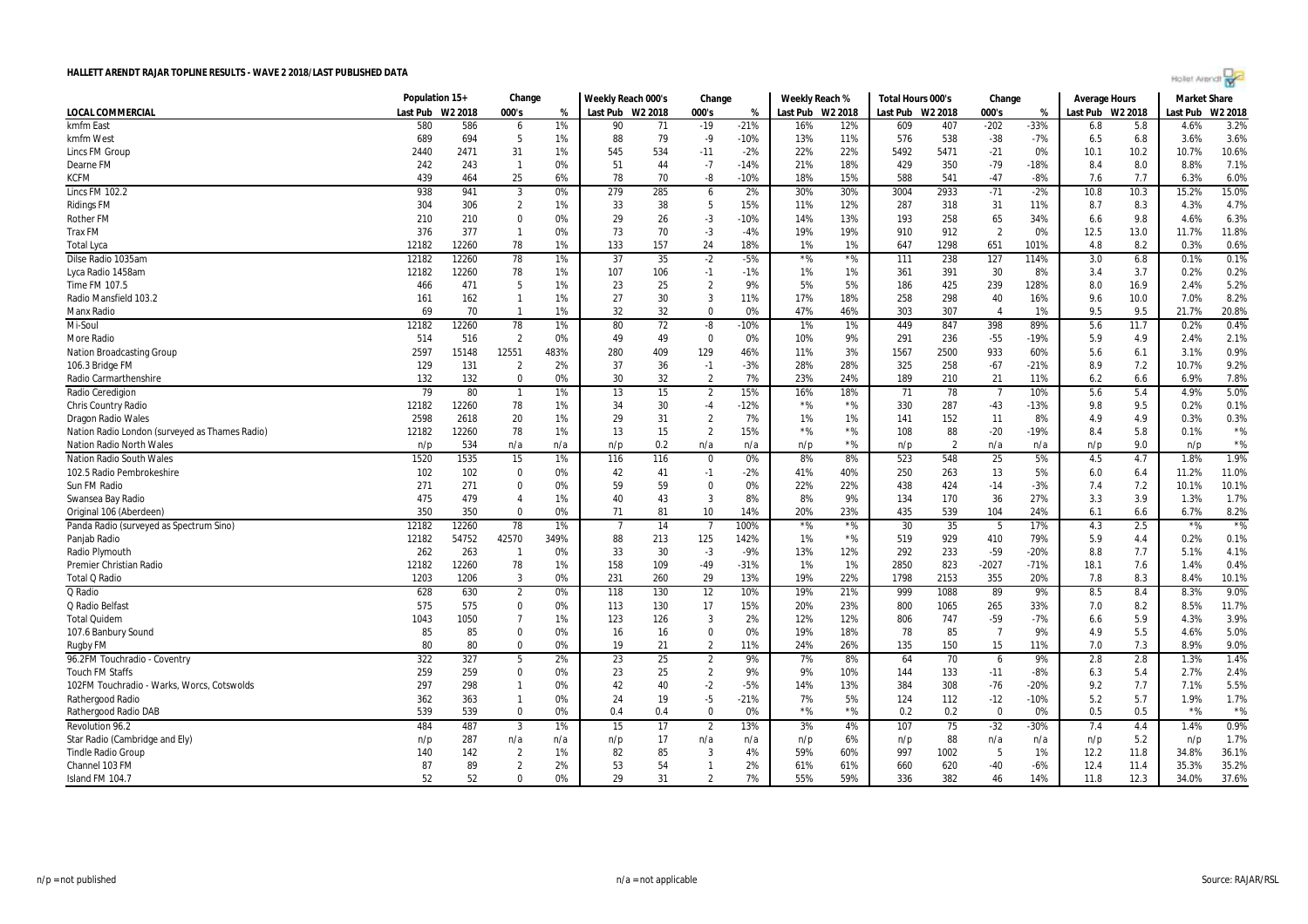

| HALLETT ARENDT RAJAR TOPLINE RESULTS - WAVE 2 2018/LAST PUBLISHED DATA |                |         |        |        |                    |         |        |        |                |         |                   |         |          |        |               |         | Hollet Arendi <sup>D</sup> |       |
|------------------------------------------------------------------------|----------------|---------|--------|--------|--------------------|---------|--------|--------|----------------|---------|-------------------|---------|----------|--------|---------------|---------|----------------------------|-------|
|                                                                        | Population 15+ |         | Change |        | Weekly Reach 000's |         | Change |        | Weekly Reach % |         | Total Hours 000's |         | Change   |        | Average Hours |         | <b>Market Share</b>        |       |
| LOCAL COMMERCIAL                                                       | Last Pub       | W2 2018 | 000's  |        | Last Pub           | W2 2018 | 000's  |        | Last Pub       | W2 2018 | Last Pub          | W2 2018 | 000's    |        | Last Pub      | W2 2018 | Last Pub W2 2018           |       |
| <b>Total UKRD</b>                                                      | 3184           | 2708    | $-476$ | $-15%$ | 823                | 790     | $-33$  | $-4%$  | 26%            | 29%     | 6498              | 6095    | $-403$   | $-6%$  | 7.9           |         | 10.3%                      | 10.9% |
| 2BR                                                                    | 583            | 305     | $-278$ | -48%   | 82                 | 72      | $-10$  | $-12%$ | 14%            | 24%     | 735               | 692     | $-43$    | $-6%$  | 9.0           | 9.6     | 7.5%                       | 13.0% |
| Eagle Radio                                                            | 507            | 508     |        | 0%     | 108                | 112     |        | 4%     | 21%            | 22%     | 791               | 767     | $-24$    | $-3%$  | 7.3           | 6.8     | 8.7%                       | 8.6%  |
| <b>KL.FM 96.7</b>                                                      | 186            | 188     |        | 1%     | 61                 | 61      | - 0    | 0%     | 33%            | 32%     | 688               | 696     |          | 1%     | 11.2          | 11.5    | 14.4%                      | 14.6% |
| Minster FM                                                             | 316            | 318     |        | 1%     | 69                 | 74      |        | 7%     | 22%            | 23%     | 493               | 524     | 31       | 6%     | 7.2           | 7.0     | 8.2%                       | 8.9%  |
| Mix 96                                                                 | 134            | 136     |        | 1%     | 40                 | 42      |        | 5%     | 30%            | 31%     | 266               | 305     | 39       | 15%    | 6.7           | 7.2     | 10.5%                      | 11.5% |
| Pirate FM                                                              | 494            | 497     |        | 1%     | 165                | 165     |        | 0%     | 33%            | 33%     | 1231              | 1221    | $-10$    | $-1%$  | 7.5           | 7.4     | 11.0%                      | 10.7% |
| Spire FM                                                               | 121            | 120     | -1     | $-1%$  | 40                 | 42      |        | 5%     | 33%            | 35%     | 279               | 240     | $-39$    | $-14%$ | 6.9           | 5.7     | 10.2%                      | 8.8%  |
| Spirit FM                                                              | 192            | 194     |        | 1%     | 53                 | 52      |        | $-2%$  | 28%            | 27%     | 319               | 318     | $\sim$ 1 | 0%     | 6.0           | 6.1     | 8.1%                       | 7.7%  |
| 97.2 Stray FM                                                          | 140            | 206     | 66     | 47%    | 42                 | 55      | -1.5   | 31%    | 30%            | 27%     | 320               | 375     | 55       | 17%    | 7.6           | 6.8     | 10.1%                      | 8.7%  |
| <b>Wessex FM</b>                                                       | 124            | 125     |        | 1%     | 51                 | 50      | - 1    | $-2%$  | 41%            | 40%     | 438               | 440     |          | 0%     | 8.6           | 8.8     | 14.8%                      | 14.8% |
| Yorkshire Coast Radio                                                  | 112            | 112     |        | 0%     | 54                 | 59      |        | 9%     | 48%            | 53%     | 472               | 499     | 27       | 6%     | 8.7           | 8.4     | 18.6%                      | 19.2% |
| Wave FM                                                                | 145            | 234     | 89     | 61%    | 26                 | 27      |        | 4%     | 18%            | 11%     | 207               | 185     | $-22$    | $-11%$ | 8.0           | 6.9     | 7.6%                       | 3.9%  |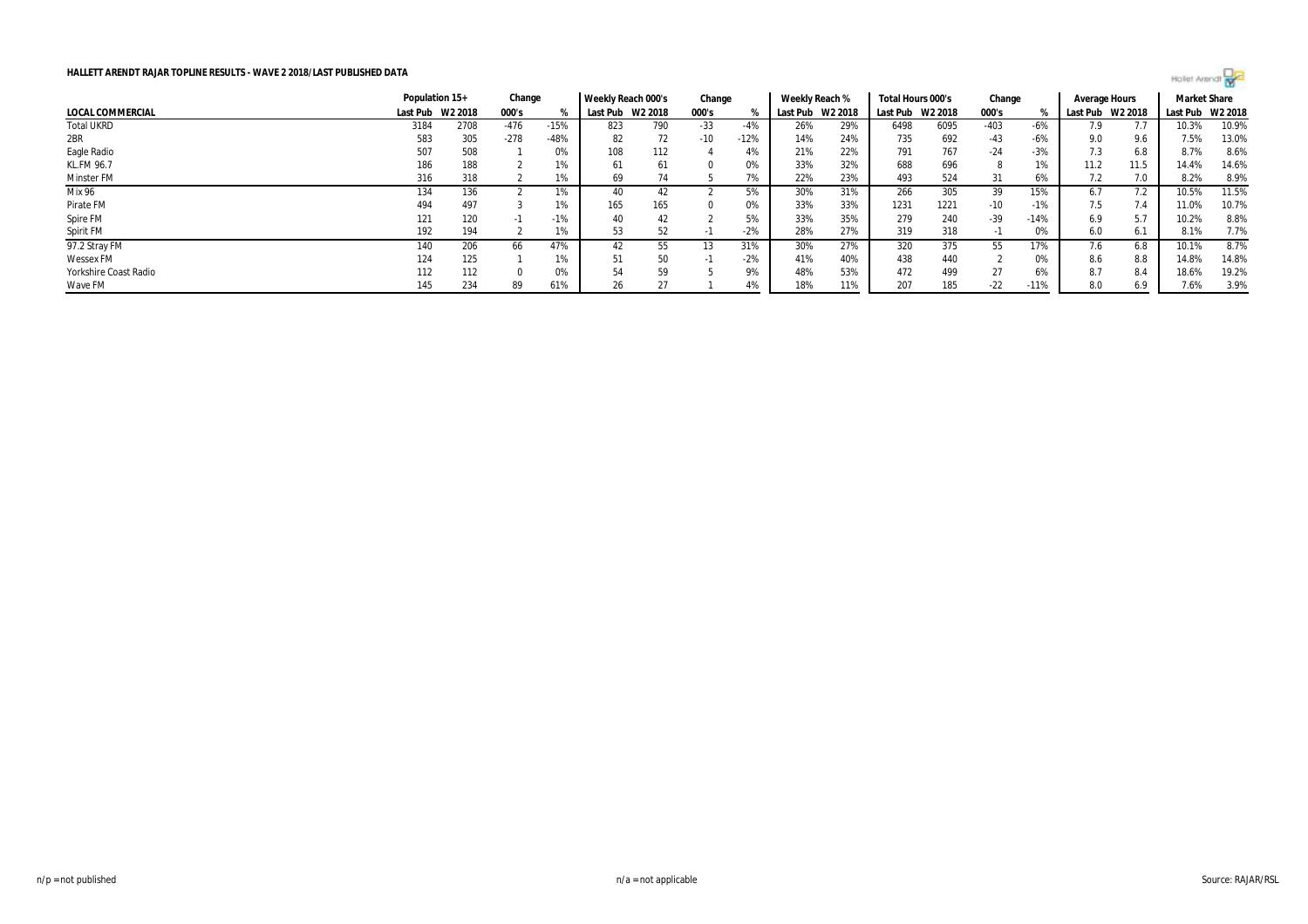|  | Hollet Arenar |  |  |
|--|---------------|--|--|
|  |               |  |  |

|                                      | Population 15+ |         | Change         |    | Weekly Reach 000's |         | Change         |        | Weekly Reach % |         | Total Hours 000's |         | Change         |        | Average Hours    |      | <b>Market Share</b> |         |
|--------------------------------------|----------------|---------|----------------|----|--------------------|---------|----------------|--------|----------------|---------|-------------------|---------|----------------|--------|------------------|------|---------------------|---------|
| <b>LOCAL COMMERCIAL</b>              | Last Pub       | W2 2018 | 000's          | %  | Last Pub           | W2 2018 | 000's          | %      | Last Pub       | W2 2018 | Last Pub          | W2 2018 | 000's          | %      | Last Pub W2 2018 |      | Last Pub            | W2 2018 |
| <b>BBC Local Radio in England</b>    | 44128          | 44344   | 216            | 0% | 6191               | 5741    | $-450$         | $-7%$  | 14%            | 13%     | 53683             | 49552   | $-4131$        | $-8%$  | 8.7              | 8.6  | 6.5%                | 6.0%    |
| <b>BBC Radio Berkshire</b>           | 828            | 830     | $\overline{2}$ | 0% | 159                | 145     | $-14$          | $-9%$  | 19%            | 17%     | 1023              | 853     | $-170$         | $-17%$ | 6.4              | 5.9  | 6.7%                | 5.7%    |
| <b>BBC Radio Bristol</b>             | 919            | 926     | $\overline{7}$ | 1% | 132                | 109     | $-23$          | $-17%$ | 14%            | 12%     | 861               | 778     | $-83$          | $-10%$ | 6.5              | 7.1  | 4.8%                | 4.2%    |
| <b>BBC Radio Cambridgeshire</b>      | 762            | 766     | $\overline{4}$ | 1% | 72                 | 103     | 31             | 43%    | 9%             | 14%     | 908               | 1210    | 302            | 33%    | 12.6             | 11.7 | 5.9%                | 7.2%    |
| <b>BBC Radio Cornwall</b>            | 468            | 470     | $\overline{2}$ | 0% | 120                | 140     | 20             | 17%    | 26%            | 30%     | 1437              | 1581    | 144            | 10%    | 12.0             | 11.3 | 13.3%               | 14.6%   |
| <b>BBC Coventry and Warwickshire</b> | 717            | 722     | 5              | 1% | 76                 | 69      | $-7$           | $-9%$  | 11%            | 10%     | 536               | 445     | $-91$          | $-17%$ | 7.1              | 6.4  | 4.4%                | 3.5%    |
| <b>BBC Radio Cumbria</b>             | 405            | 404     | $-1$           | 0% | 93                 | 101     | 8              | 9%     | 23%            | 25%     | 960               | 879     | $-81$          | -8%    | 10.3             | 8.7  | 12.6%               | 12.2%   |
| <b>BBC Radio Derby</b>               | 662            | 664     | $\overline{2}$ | 0% | 141                | 127     | $-14$          | $-10%$ | 21%            | 19%     | 1221              | 1209    | $-12$          | $-1%$  | 8.7              | 9.5  | 7.9%                | 8.5%    |
| <b>BBC Radio Devon</b>               | 994            | 998     | $\overline{4}$ | 0% | 201                | 176     | $-25$          | $-12%$ | 20%            | 18%     | 2214              | 1810    | $-404$         | $-18%$ | 11.0             | 10.3 | 9.7%                | 8.5%    |
| <b>BBC</b> Essex                     | 1324           | 1330    | 6              | 0% | 194                | 147     | $-47$          | $-24%$ | 15%            | 11%     | 1911              | 1364    | $-547$         | $-29%$ | 9.9              | 9.3  | 6.9%                | 5.4%    |
| <b>BBC Radio Gloucestershire</b>     | 513            | 516     | $\overline{3}$ | 1% | 93                 | 89      | $-4$           | $-4%$  | 18%            | 17%     | 652               | 547     | $-105$         | $-16%$ | 7.0              | 6.2  | 5.9%                | 5.4%    |
| <b>BBC Hereford &amp; Worcester</b>  | 513            | 515     | $\overline{2}$ | 0% | 115                | 99      | $-16$          | $-14%$ | 22%            | 19%     | 1081              | 697     | $-384$         | $-36%$ | 9.4              | 7.0  | 10.1%               | 6.8%    |
| <b>BBC Radio Humberside</b>          | 764            | 765     | $\mathbf{1}$   | 0% | 155                | 148     | $-7$           | $-5%$  | 20%            | 19%     | 958               | 1023    | 65             | 7%     | 6.2              | 6.9  | 6.5%                | 7.2%    |
| <b>BBC Radio Kent</b>                | 1507           | 1518    | 11             | 1% | 188                | 191     | $\overline{3}$ | 2%     | 12%            | 13%     | 1963              | 1772    | $-191$         | $-10%$ | 10.4             | 9.3  | 5.8%                | 5.6%    |
| <b>BBC Radio Lancashire</b>          | 1192           | 1194    | $\overline{2}$ | 0% | 139                | 197     | 58             | 42%    | 12%            | 16%     | 1303              | 1366    | 63             | 5%     | 9.4              | 7.0  | 6.0%                | 6.6%    |
| <b>BBC Radio Leeds</b>               | 1657           | 1665    | 8              | 0% | 197                | 164     | $-33$          | $-17%$ | 12%            | 10%     | 1546              | 1261    | $-285$         | $-18%$ | 7.9              | 7.7  | 5.3%                | 4.3%    |
| <b>BBC Radio Leicester</b>           | 863            | 870     | $\overline{7}$ | 1% | 164                | 172     | 8              | 5%     | 19%            | 20%     | 1228              | 1112    | $-116$         | $-9%$  | 7.5              | 6.5  | 6.6%                | 6.8%    |
| <b>BBC Radio Lincolnshire</b>        | 561            | 564     | $\overline{3}$ | 1% | 74                 | 86      | 12             | 16%    | 13%            | 15%     | 965               | 1216    | 251            | 26%    | 13.0             | 14.2 | 8.0%                | 10.4%   |
| <b>BBC Radio London</b>              | 12182          | 12260   | 78             | 1% | 454                | 452     | $-2$           | 0%     | 4%             | 4%      | 2081              | 2781    | 700            | 34%    | 4.6              | 6.2  | 1.0%                | 1.4%    |
| <b>BBC Radio Manchester</b>          | 2250           | 2262    | 12             | 1% | 230                | 198     | $-32$          | $-14%$ | 10%            | 9%      | 1991              | 1887    | $-104$         | $-5%$  | 8.6              | 9.5  | 5.6%                | 5.2%    |
| <b>BBC Radio Merseyside</b>          | 1685           | 1687    | $\overline{2}$ | 0% | 287                | 280     | $-7$           | $-2%$  | 17%            | 17%     | 3858              | 3635    | $-223$         | $-6%$  | 13.4             | 13.0 | 11.7%               | 10.6%   |
| <b>BBC Radio Newcastle</b>           | 1454           | 1457    | 3              | 0% | 248                | 235     | $-13$          | $-5%$  | 17%            | 16%     | 1356              | 1384    | 28             | 2%     | 5.5              | 5.9  | 6.0%                | 6.1%    |
| <b>BBC Radio Norfolk</b>             | 789            | 793     | $\overline{4}$ | 1% | 189                | 188     | $-1$           | $-1%$  | 24%            | 24%     | 2042              | 2242    | 200            | 10%    | 10.8             | 11.9 | 11.3%               | 13.3%   |
| <b>BBC Radio Northampton</b>         | 501            | 507     | 6              | 1% | 75                 | 88      | 13             | 17%    | 15%            | 17%     | 897               | 986     | 89             | 10%    | 12.0             | 11.2 | 8.7%                | 9.5%    |
| <b>BBC Radio Nottingham</b>          | 818            | 822     | $\overline{4}$ | 0% | 160                | 131     | $-29$          | $-18%$ | 20%            | 16%     | 1508              | 902     | $-606$         | $-40%$ | 9.4              | 6.9  | 8.7%                | 5.3%    |
| <b>BBC Radio Oxford</b>              | 543            | 547     | $\overline{4}$ | 1% | 77                 | 72      | $-5$           | $-6%$  | 14%            | 13%     | 795               | 682     | $-113$         | $-14%$ | 10.3             | 9.4  | 7.5%                | 6.5%    |
| <b>BBC Radio Sheffield</b>           | 1314           | 1318    | $\overline{4}$ | 0% | 263                | 184     | $-79$          | $-30%$ | 20%            | 14%     | 1554              | 1620    | 66             | 4%     | 5.9              | 8.8  | 6.4%                | 6.6%    |
| <b>BBC Radio Shropshire</b>          | 404            | 405     | $\mathbf{1}$   | 0% | 88                 | 88      | $\mathbf 0$    | 0%     | 22%            | 22%     | 571               | 812     | 241            | 42%    | 6.5              | 9.2  | 6.7%                | 9.5%    |
| <b>Total BBC Radio Solent</b>        | 1809           | 1820    | 11             | 1% | 266                | 242     | $-24$          | $-9%$  | 15%            | 13%     | 2867              | 2380    | $-487$         | $-17%$ | 10.8             | 9.8  | 7.4%                | 6.1%    |
| <b>BBC Somerset</b>                  | 457            | 460     | 3              | 1% | 68                 | 50      | $-18$          | $-26%$ | 15%            | 11%     | 381               | 409     | 28             | 7%     | 5.6              | 8.2  | 3.9%                | 4.3%    |
| <b>BBC Radio Stoke</b>               | 618            | 622     | $\overline{4}$ | 1% | 129                | 130     | $\mathbf{1}$   | 1%     | 21%            | 21%     | 1410              | 1140    | $-270$         | $-19%$ | 11.0             | 8.8  | 10.7%               | 8.7%    |
| <b>BBC Radio Suffolk</b>             | 546            | 546     | $\bf{0}$       | 0% | 103                | 110     | $\overline{7}$ | 7%     | 19%            | 20%     | 1133              | 1100    | $-33$          | $-3%$  | 11.0             | 10.0 | 9.3%                | 9.1%    |
| <b>BBC Sussex and BBC Surrey</b>     | 2617           | 2629    | 12             | 0% | 244                | 239     | $-5$           | $-2%$  | 9%             | 9%      | 2938              | 2243    | $-695$         | $-24%$ | 12.0             | 9.4  | 5.4%                | 4.3%    |
| <b>BBC Radio Tees</b>                | 792            | 793     | $\mathbf{1}$   | 0% | 113                | 132     | 19             | 17%    | 14%            | 17%     | 678               | 1003    | 325            | 48%    | 6.0              | 7.6  | 4.9%                | 6.9%    |
| <b>BBC Three Counties Radio</b>      | 1393           | 1404    | 11             | 1% | 146                | 132     | $-14$          | $-10%$ | 11%            | 9%      | 1523              | 1260    | $-263$         | $-17%$ | 10.4             | 9.6  | 5.9%                | 4.8%    |
| <b>BBC WM 95.6</b>                   | 2401           | 2411    | 10             | 0% | 206                | 216     | 10             | 5%     | 9%             | 9%      | 2423              | 2424    | $\overline{1}$ | 0%     | 11.8             | 11.2 | 6.4%                | 6.2%    |
| <b>BBC Radio Wiltshire/Swindon</b>   | 586            | 586     | $\mathbf 0$    | 0% | 81                 | 81      | $\Omega$       | 0%     | 14%            | 14%     | 735               | 608     | $-127$         | $-17%$ | 9.0              | 7.5  | 5.9%                | 4.9%    |
| <b>BBC Radio York</b>                | 539            | 539     | $\Omega$       | 0% | 83                 | 72      | $-11$          | $-13%$ | 15%            | 13%     | 694               | 771     | 77             | 11%    | 8.4              | 10.7 | 6.0%                | 7.5%    |
| <b>BBC Radio Guernsey</b>            | 52             | 52      | $\Omega$       | 0% | 19                 | 19      | $\Omega$       | 0%     | 36%            | 36%     | 182               | 176     | $-6$           | $-3%$  | 9.7              | 9.4  | 18.4%               | 17.3%   |
| <b>BBC Radio Jersey</b>              | 87             | 89      | $\overline{2}$ | 2% | 27                 | 28      | $\mathbf{1}$   | 4%     | 31%            | 31%     | 311               | 301     | $-10$          | $-3%$  | 11.3             | 10.9 | 16.6%               | 17.1%   |
| <b>BBC Radio Scotland</b>            | 4540           | 4580    | 40             | 1% | 910                | 950     | 40             | 4%     | 20%            | 21%     | 6264              | 6596    | 332            | 5%     | 6.9              | 6.9  | 7.4%                | 8.2%    |
| <b>BBC Radio Ulster</b>              | 1505           | 1511    | 6              | 0% | 580                | 566     | $-14$          | -2%    | 39%            | 37%     | 5885              | 5789    | $-96$          | $-2%$  | 10.2             | 10.2 | 21.7%               | 21.3%   |
| <b>BBC Radio Wales</b>               | 2597           | 2618    | 21             | 1% | 365                | 367     | $\overline{2}$ | 1%     | 14%            | 14%     | 3122              | 3140    | 18             | 1%     | 8.5              | 8.6  | 6.1%                | 5.8%    |
| <b>BBC Radio Cymru</b>               | 2597           | 2618    | 21             | 1% | 121                | 112     | $-9$           | $-7%$  | 5%             | 4%      | 1499              | 1384    | $-115$         | $-8%$  | 12.4             | 12.4 | 2.9%                | 2.5%    |